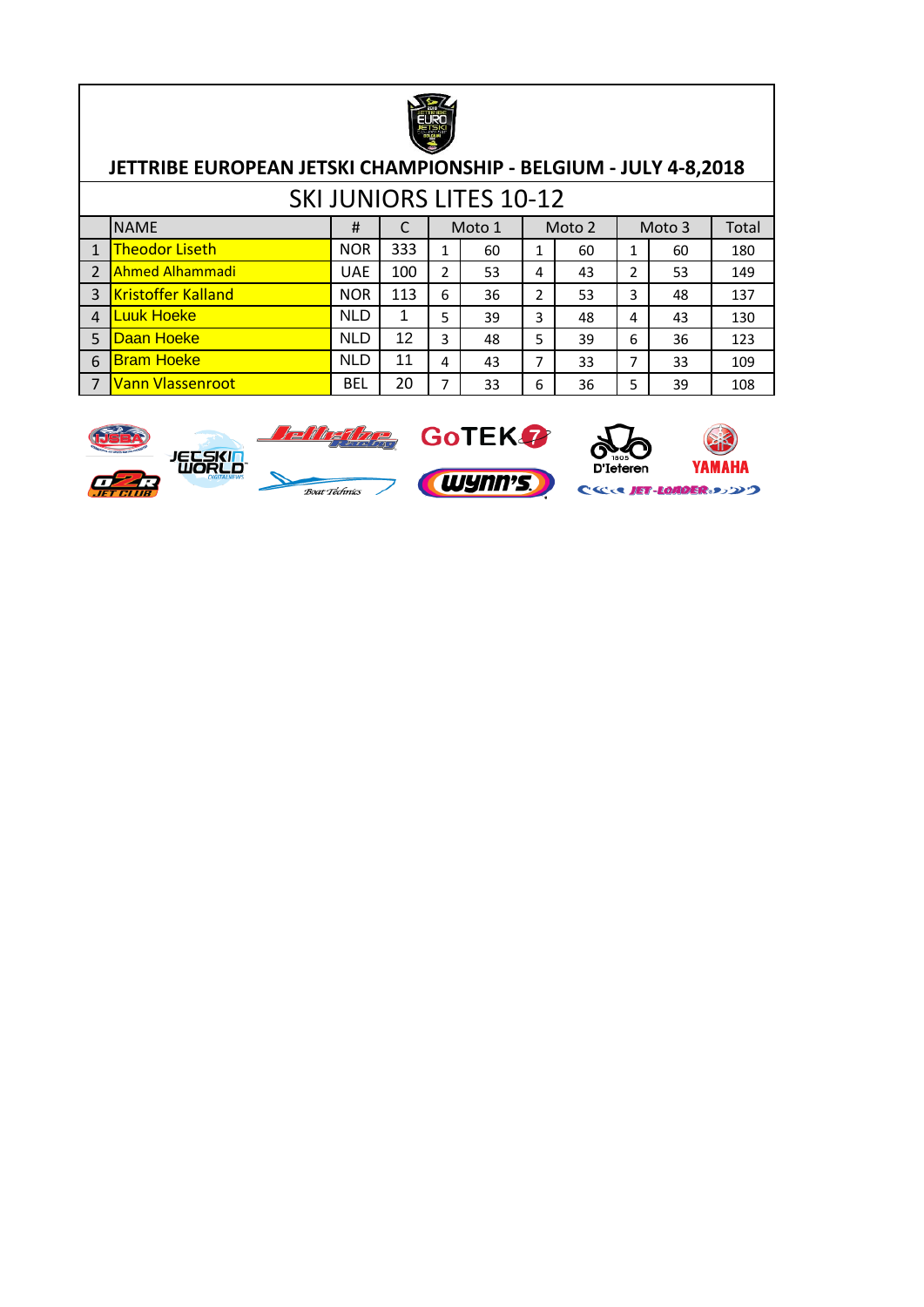|                                                                                                                                   | JETTRIBE EUROPEAN JETSKI CHAMPIONSHIP - BELGIUM - JULY 4-8,2018                               |            |              |    |        |    |        |    |            |       |  |  |  |  |
|-----------------------------------------------------------------------------------------------------------------------------------|-----------------------------------------------------------------------------------------------|------------|--------------|----|--------|----|--------|----|------------|-------|--|--|--|--|
|                                                                                                                                   | <b>SKI JUNIORS LITES 13-15</b>                                                                |            |              |    |        |    |        |    |            |       |  |  |  |  |
|                                                                                                                                   | <b>NAME</b>                                                                                   | #          | $\mathsf{C}$ |    | Moto 1 |    | Moto 2 |    | Moto 3     | Total |  |  |  |  |
| $\mathbf{1}$                                                                                                                      | <b>Pichon Matheo</b><br>28<br>3<br>$\overline{2}$<br><b>FRA</b><br>1<br>60<br>48<br>53<br>161 |            |              |    |        |    |        |    |            |       |  |  |  |  |
| $\overline{2}$<br>$\overline{2}$<br>5<br>$\overline{2}$<br>107<br>53<br>53<br>39<br><b>Dag Martin Drange</b><br><b>NOR</b><br>145 |                                                                                               |            |              |    |        |    |        |    |            |       |  |  |  |  |
| <b>Mattias Reinaas</b><br>3<br>328<br>6<br>36<br>1<br>139<br><b>EST</b><br>43<br>60<br>4                                          |                                                                                               |            |              |    |        |    |        |    |            |       |  |  |  |  |
| 4                                                                                                                                 | Abdulla alhammadi<br>9<br>100<br>5<br>39<br>1<br>27<br>126<br><b>UAE</b><br>60                |            |              |    |        |    |        |    |            |       |  |  |  |  |
| 5                                                                                                                                 | <b>Oliver Liseth</b><br>3<br>10<br>3<br>332<br><b>NOR</b><br>24<br>48<br>120<br>48            |            |              |    |        |    |        |    |            |       |  |  |  |  |
| 6                                                                                                                                 | <b>Gadsby Lucy</b>                                                                            | <b>GBR</b> | 8            | 8  | 30     | 4  | 43     | 4  | 43         | 116   |  |  |  |  |
| $\overline{7}$                                                                                                                    | <b>Theodor Liseth</b>                                                                         | <b>NOR</b> | 333          | 9  | 27     | 5  | 39     | 8  | 30         | 96    |  |  |  |  |
| 8                                                                                                                                 | <b>Viljar Berntsen</b>                                                                        | <b>NOR</b> | 82           | 7  | 33     | 11 | 22     | 7  | 33         | 88    |  |  |  |  |
| 9                                                                                                                                 | <b>Oliver Koch Hansen</b>                                                                     | <b>DNK</b> | 66           | 11 | 22     | 9  | 27     | 6  | 36         | 85    |  |  |  |  |
| 10                                                                                                                                | <b>Mattias Siimann</b>                                                                        | <b>EST</b> | 77           | 10 | 24     | 8  | 30     | 10 | 24         | 78    |  |  |  |  |
| 11                                                                                                                                | Severi Salonen                                                                                | <b>FIN</b> | 121          | 6  | 36     | 7  | 33     | 13 | <b>DNR</b> | 69    |  |  |  |  |
| 12                                                                                                                                | 13<br>146<br>12<br>11<br><b>Aaron Hickey</b><br><b>GBR</b><br>20<br>18<br>22<br>60            |            |              |    |        |    |        |    |            |       |  |  |  |  |
|                                                                                                                                   | 13 Kristoffer Kalland<br><b>NOR</b><br>113<br>13<br>12<br>20<br>12<br>18<br>20<br>58          |            |              |    |        |    |        |    |            |       |  |  |  |  |
|                                                                                                                                   | <b>GoTEK</b><br>JECSKIN                                                                       |            |              |    |        |    |        |    |            |       |  |  |  |  |



 $\mathbf{r}$ 





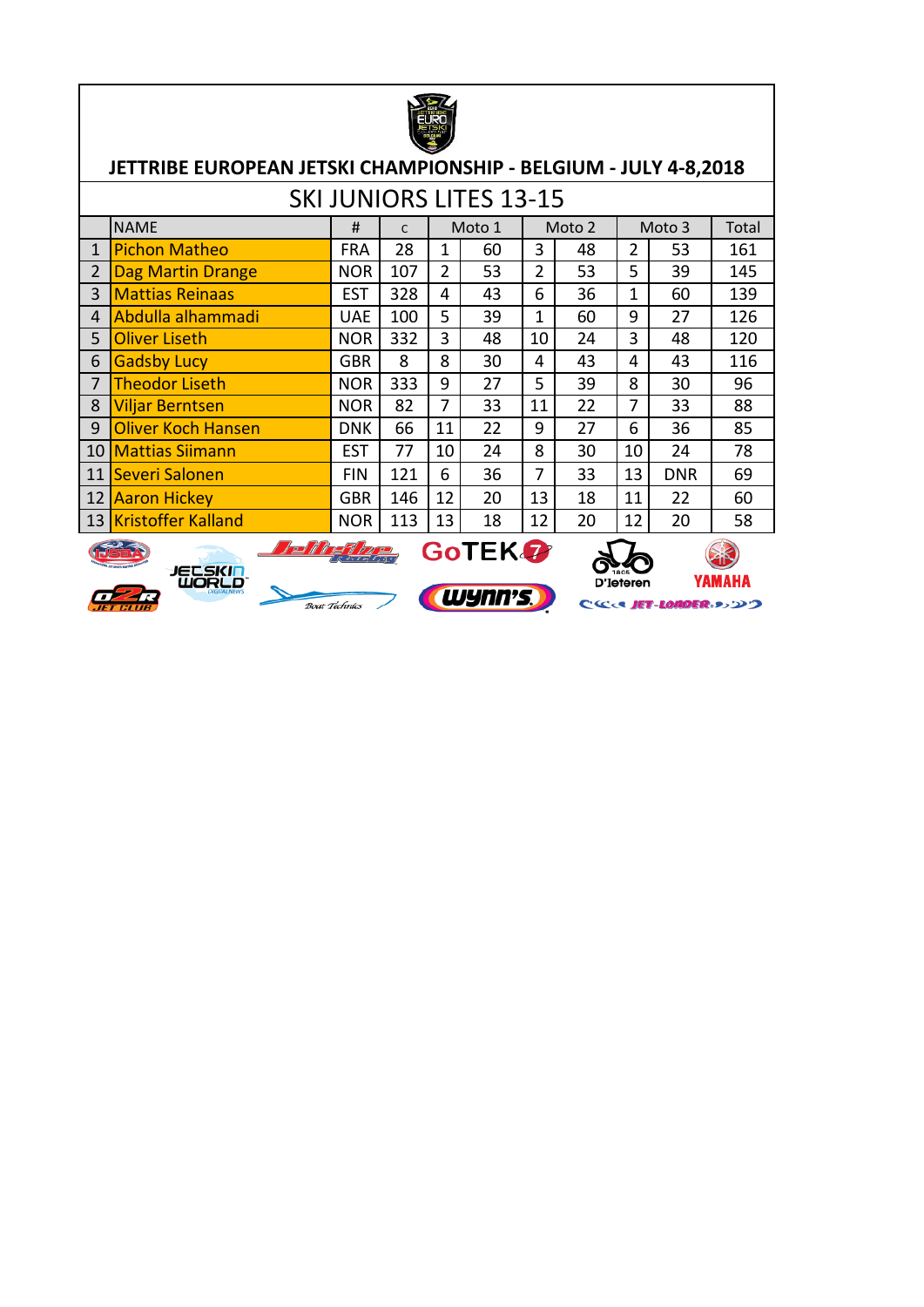

|                |                       |            |     |         | <b>SKI JUNIORS STOCK 13-15</b> |   |            |   |            |       |
|----------------|-----------------------|------------|-----|---------|--------------------------------|---|------------|---|------------|-------|
|                | <b>NAME</b>           | #          |     |         | Moto 1                         |   | Moto 2     |   | Moto 3     | Total |
|                | <b>Aaron Hickey</b>   | <b>GBR</b> | 146 | 60<br>1 |                                | 2 | 53         |   | 60         | 173   |
|                | Daan Hoeke            | <b>NLD</b> | 12  | 3       | 48                             |   | 60<br>1    |   | 48         | 156   |
| 3              | Oliver Koch Hansen    | <b>DNK</b> | 51  |         | 53                             | 4 | 43         | 2 | 53         | 149   |
| $\overline{a}$ | Sultan Alhammadi      | <b>UAE</b> | 9   |         | 43                             | 3 | 48         | 4 | 43         | 134   |
| 5              | <b>Mezière Mathys</b> | <b>FRA</b> | 7   | 6       | <b>DNR</b>                     | 5 | 39         | 5 | 39         | 78    |
| 6              | Severi Salonen        | <b>FIN</b> | 121 | 5       | 39                             | 6 | <b>DNR</b> | 6 | <b>DNR</b> | 39    |



Delle dag GoTEK 7 **FLEKIR** 

Boat Technics



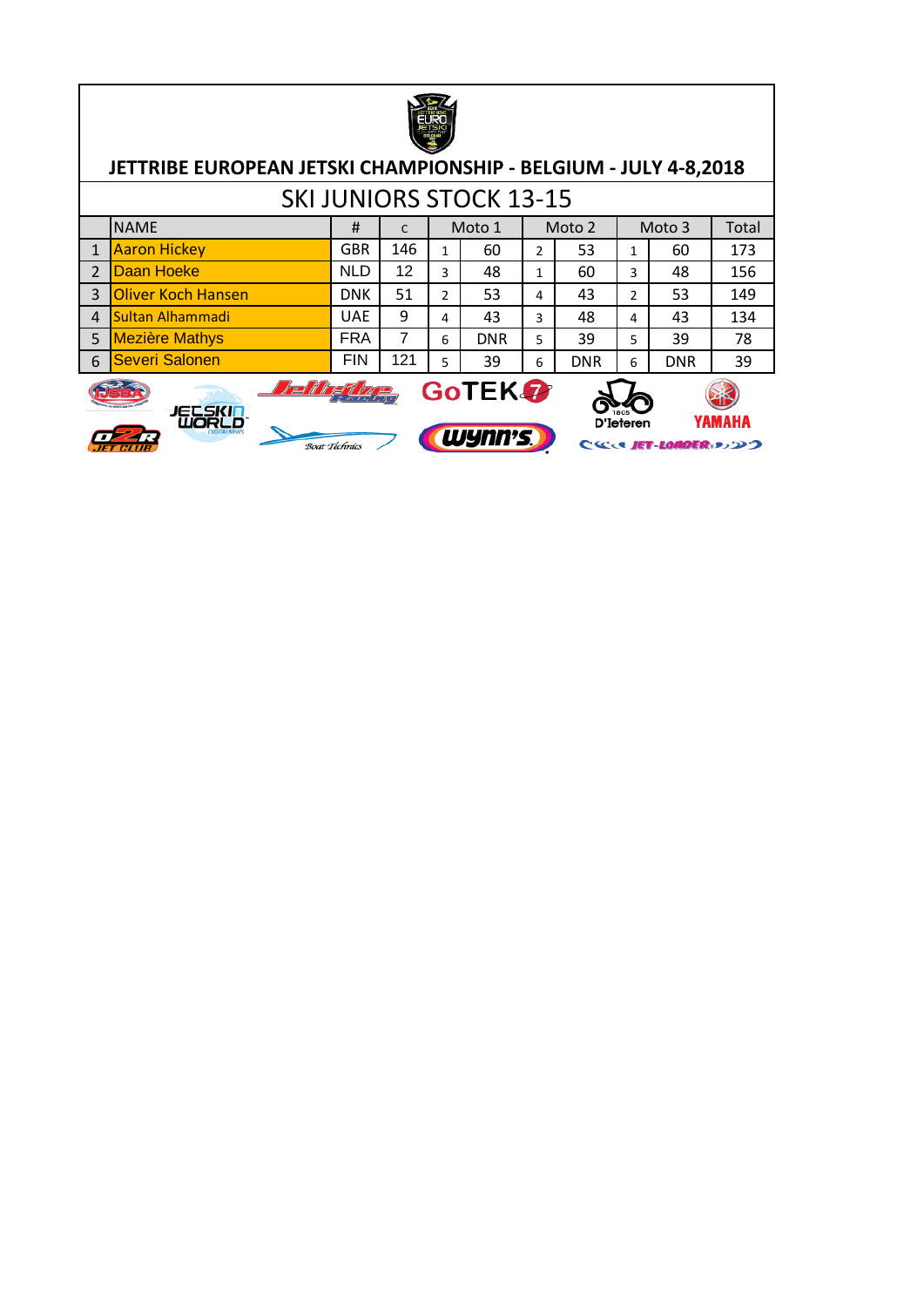

|                | JETTRIBE EUROPEAN JETSKI CHAMPIONSHIP - BELGIUM - JULY 4-8,2018 |            |     |               |        |   |        |   |        |       |  |  |  |
|----------------|-----------------------------------------------------------------|------------|-----|---------------|--------|---|--------|---|--------|-------|--|--|--|
|                | SEA-DOO SPARK JUNIORS STOCK 11 - 13                             |            |     |               |        |   |        |   |        |       |  |  |  |
|                | <b>NAME</b>                                                     | #          | C   |               | Moto 1 |   | Moto 2 |   | Moto 3 | Total |  |  |  |
| $\mathbf{1}$   | Vann Vlassenroot                                                | <b>BEL</b> | 55  | 1             | 60     | 1 | 60     | 1 | 60     | 180   |  |  |  |
| $\overline{2}$ | Vasylenko Illia                                                 | <b>UKR</b> | 12  | $\mathfrak z$ | 53     | 2 | 53     | 3 | 48     | 154   |  |  |  |
| $\overline{3}$ | <b>Pichon Matheo</b>                                            | <b>FRA</b> | 3   | 3             | 48     | 3 | 48     | 2 | 53     | 149   |  |  |  |
| $\Delta$       | <b>Kata Frohlich</b>                                            | <b>HUN</b> | 555 | 6             | 36     | 4 | 43     | 5 | 39     | 118   |  |  |  |
| 5              | <b>Makar Marchenko</b>                                          | <b>UKR</b> | 23  | 7             | 33     | 6 | 36     | 4 | 43     | 112   |  |  |  |
| 6              | <b>Emil Johansson</b>                                           | <b>SWE</b> | 80  | 4             | 43     | 7 | 33     | 6 | 36     | 112   |  |  |  |
| 7              | <b>Maddox Reichardt</b>                                         | <b>GER</b> | 66  | 5             | 39     | 5 | 39     | 7 | 33     | 111   |  |  |  |



|                | JETTRIBE EUROPEAN JETSKI CHAMPIONSHIP - BELGIUM - JULY 4-8,2018                |                                                |    |               |    |                |    |   |            |     |  |  |  |  |  |
|----------------|--------------------------------------------------------------------------------|------------------------------------------------|----|---------------|----|----------------|----|---|------------|-----|--|--|--|--|--|
|                | <b>SEA-DOO SPARK JUNIORS STOCK 14-15</b>                                       |                                                |    |               |    |                |    |   |            |     |  |  |  |  |  |
|                | <b>NAME</b><br>Moto 2<br>Moto 1<br>Moto 3<br>Total<br>#                        |                                                |    |               |    |                |    |   |            |     |  |  |  |  |  |
|                | 1 Oliver Koch Hansen                                                           | <b>DNK</b><br>49<br>180<br>60<br>60<br>60<br>1 |    |               |    |                |    |   |            |     |  |  |  |  |  |
|                | 2 Beliczki Mark                                                                | <b>HUN</b>                                     | 60 | 3             | 48 | $\overline{2}$ | 53 | 2 | 53         | 154 |  |  |  |  |  |
| $\overline{3}$ | <b>Mattias Siimann</b>                                                         | <b>EST</b>                                     | 77 | $\mathfrak z$ | 53 | 5              | 39 | 3 | 48         | 140 |  |  |  |  |  |
|                | <b>Emma Gadsby</b><br>38<br><b>GBR</b><br>3<br>134<br>43<br>43<br>4<br>48<br>4 |                                                |    |               |    |                |    |   |            |     |  |  |  |  |  |
|                | <b>Claerhout Tom</b>                                                           | <b>BEL</b>                                     | 89 | 5             | 39 | 4              | 43 | 5 | <b>DNR</b> | 82  |  |  |  |  |  |

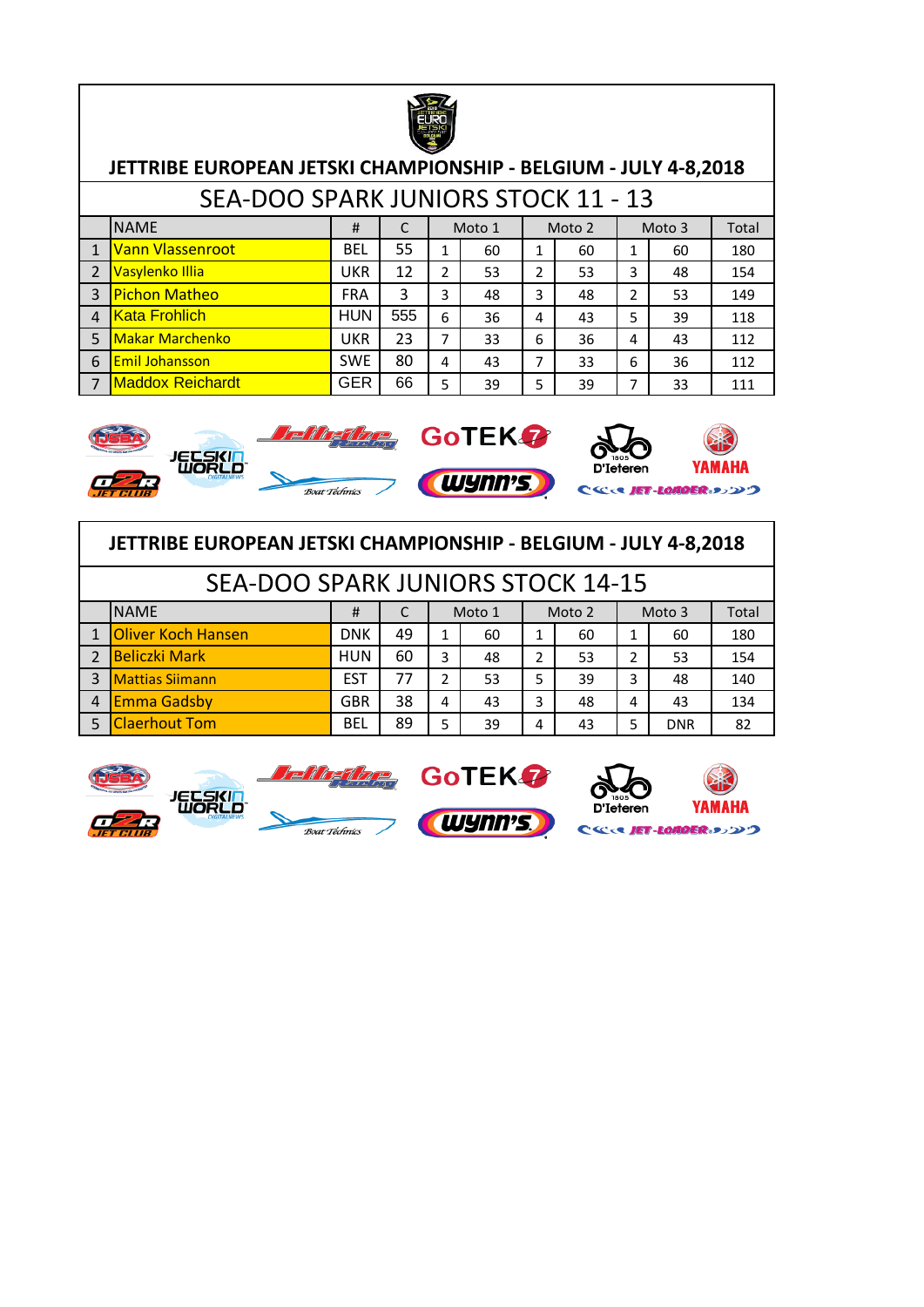|                | JETTRIBE EUROPEAN JETSKI CHAMPIONSHIP - BELGIUM - JULY 4-8,2018 |            |     |                |                         |                |        |                |            |       |
|----------------|-----------------------------------------------------------------|------------|-----|----------------|-------------------------|----------------|--------|----------------|------------|-------|
|                |                                                                 |            |     |                | <b>SKI NOVICE LITES</b> |                |        |                |            |       |
|                | <b>NAME</b>                                                     | #          | C   |                | Moto 1                  |                | Moto 2 |                | Moto 3     | Total |
| $\mathbf{1}$   | Christine Tybring-Torsk                                         | <b>NOR</b> | 331 | $\mathbf{1}$   | 60                      | 1              | 60     | 3              | 48         | 168   |
| $\overline{2}$ | Nathan Lesourd                                                  | <b>FRA</b> | 289 | $\overline{2}$ | 53                      | $\overline{2}$ | 53     | $\overline{2}$ | 53         | 159   |
| 3              | Geraerts maxime                                                 | <b>BEL</b> | 23  | 4              | 43                      | 3              | 48     | 4              | 43         | 134   |
| 4              | Hougaard Jacob                                                  | <b>DNK</b> | 91  | 6              | 36                      | 4              | 43     | 7              | 33         | 112   |
| 5              | Christina Mahringer                                             | <b>AUT</b> | 101 | 5              | 39                      | 8              | 30     | 5              | 39         | 108   |
| 6              | Casey Leech                                                     | <b>GBR</b> | 99  | $\overline{7}$ | 33                      | 19             | 6      | $\mathbf{1}$   | 60         | 99    |
| $\overline{7}$ | Valerii Doaha                                                   | <b>UKR</b> | 999 | 8              | 30                      | 5              | 39     | 8              | 30         | 99    |
| 8              | <b>Brandon Gex</b>                                              | <b>CHE</b> | 10  | 3              | 48                      | 16             | 12     | 6              | 36         | 96    |
| 9              | Carmen slijpen                                                  | <b>NLD</b> | 26  | 16             | 12                      | 7              | 33     | 9              | 27         | 72    |
| 10             | Berti Benjamin                                                  | <b>BEL</b> | 38  | 12             | 20                      | 6              | 36     | 14             | 16         | 72    |
| 11             | Wilmart nicolas                                                 | <b>BEL</b> | 9   | 13             | 18                      | 9              | 27     | 11             | 22         | 67    |
| 12             | Pierre Defays                                                   | <b>BEL</b> | 17  | 9              | 27                      | 12             | 20     | 13             | 18         | 65    |
| 13             | Audry vincent                                                   | <b>FRA</b> | 92  | 10             | 24                      | 10             | 24     | 15             | 14         | 62    |
| 14             | Jaumotte Damien                                                 | <b>BEL</b> | 3   | 15             | 14                      | 14             | 16     | 10             | 24         | 54    |
| 15             | Maureen Fouchereau                                              | <b>FRA</b> | 30  | 11             | 22                      | 11             | 22     | 17             | 10         | 54    |
| 16             | Delcluze héloïse                                                | <b>FRA</b> | 75  | 14             | 16                      | 18             | 8      | 12             | 20         | 44    |
| 17             | <b>Hansen Thomas</b>                                            | <b>DNK</b> | 19  | 18             | 8                       | 13             | 18     | 18             | 8          | 34    |
| 18             | <b>Elodie Eeckhout</b>                                          | <b>BEL</b> | 24  | 17             | 10                      | 17             | 10     | 16             | 12         | 32    |
| 19             | <b>Benoit Maxime</b>                                            | <b>FRA</b> | 119 | 19             | 6                       | 15             | 14     | 19             | <b>DNR</b> | 20    |











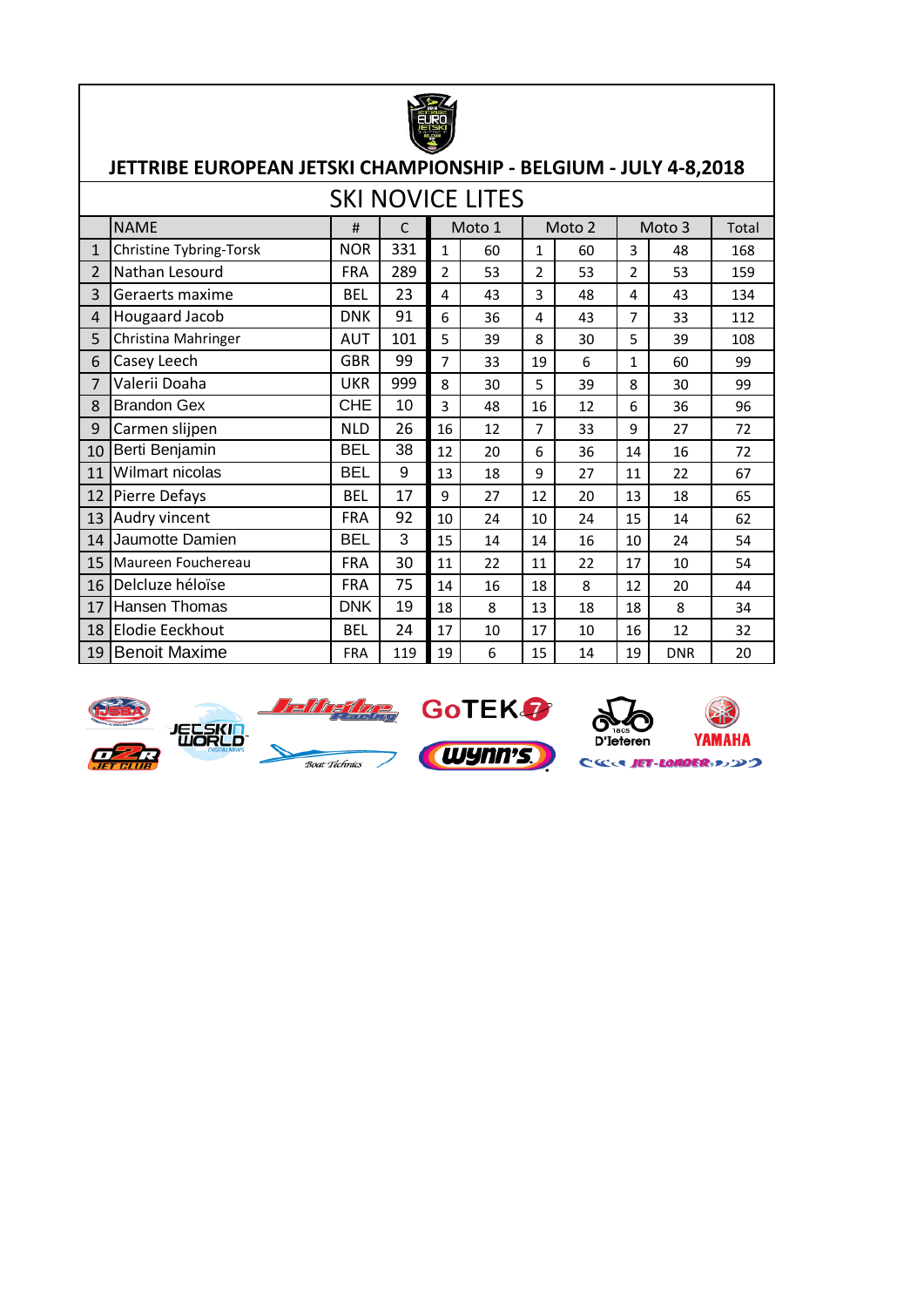

|                            |                        |            |                                |    | <b>SKI LIMITED PRO-AM</b> |    |        |     |            |       |
|----------------------------|------------------------|------------|--------------------------------|----|---------------------------|----|--------|-----|------------|-------|
|                            | <b>NAME</b>            | #          |                                |    | Moto 1                    |    | Moto 2 |     | Moto 3     | Total |
| 1                          | Pierre Guilbert        | <b>FRA</b> | 311<br>60<br>1<br>1<br>60<br>1 |    |                           |    | 60     | 180 |            |       |
| $\overline{2}$             | Salem AlMutawa         | <b>KWT</b> | 78                             | 6  | 36                        | 2  | 53     | 3   | 48         | 137   |
| $\mathbf{3}$               | Emma-Nellie Örtenahl   | <b>SWE</b> | 8                              | 3  | 48                        | 7  | 33     | 2   | 53         | 134   |
| $\boldsymbol{\mathcal{A}}$ | Raoulx Simon           | <b>FRA</b> | 199                            | 7  | 33                        | 3  | 48     | 5   | 39         | 120   |
| 5                          | <b>Dufaud Philippe</b> | <b>FRA</b> | 224                            | 5  | 39                        | 4  | 43     | 6   | 36         | 118   |
| 6                          | Sultan Alhammadi       | <b>UAE</b> | 9                              | 11 | 22                        | 6  | 36     | 4   | 43         | 101   |
| 7                          | Rasmus Koch Hansen     | <b>DNK</b> | 87                             | 9  | 27                        | 8  | 30     | 7   | 33         | 90    |
| 8                          | Benjamin Scharff       | <b>FRA</b> | 11                             | 4  | 43                        | 5  | 39     | 9   | <b>DNR</b> | 82    |
| 9                          | <b>Harrison Malin</b>  | <b>GBR</b> | 29                             | 10 | 24                        | 9  | 27     | 8   | 30         | 81    |
| 10                         | Oumoeut saly           | <b>KHM</b> | 93                             | 8  | 30                        | 10 | 24     | 10  | <b>DNR</b> | 54    |
| 11                         | <b>Philip Salobir</b>  | <b>GER</b> | 13                             | 2  | 53                        | 12 | DQ     | 11  | <b>DNR</b> | 53    |











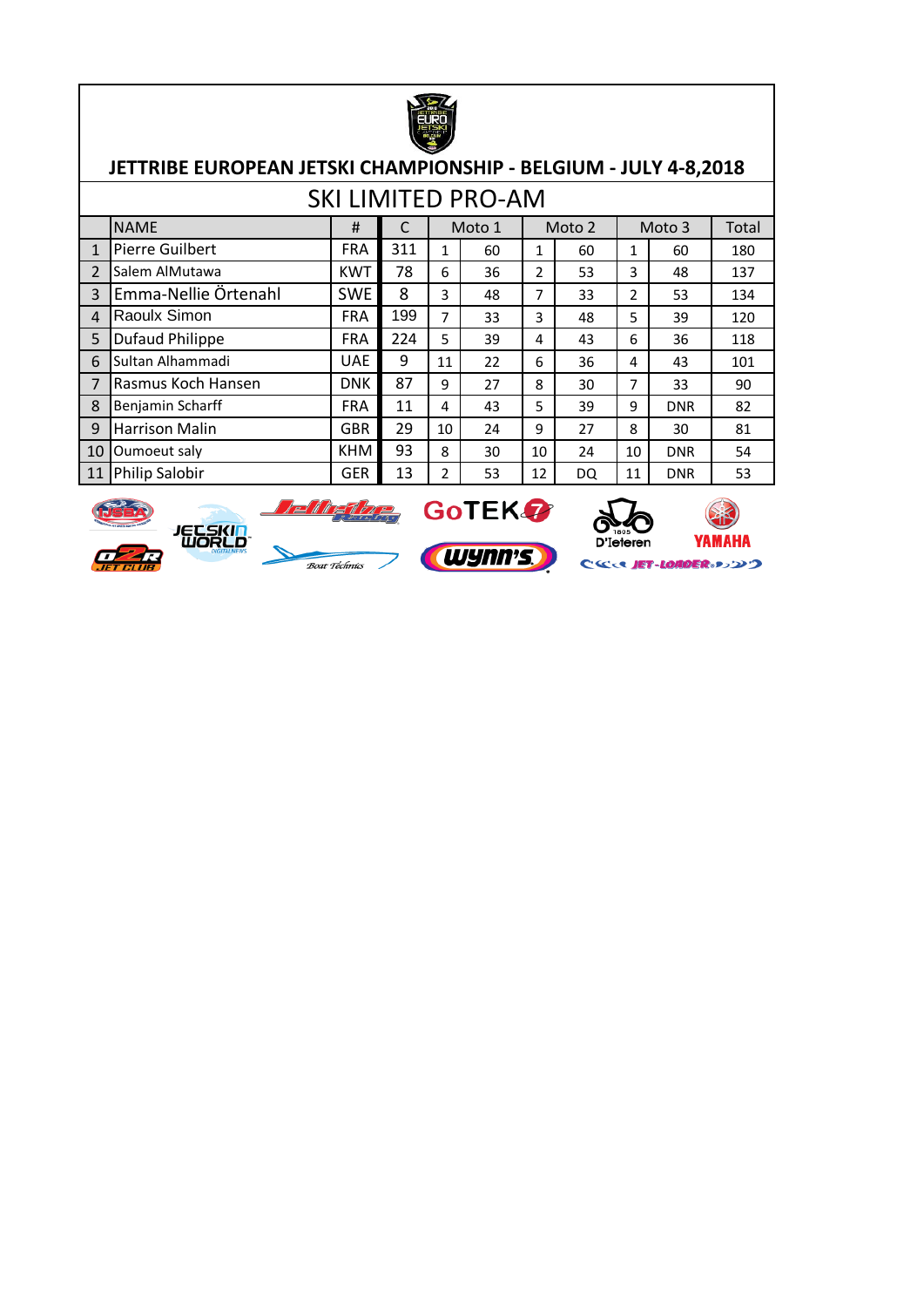|                | JETTRIBE EUROPEAN JETSKI CHAMPIONSHIP - BELGIUM - JULY 4-8,2018                                                      |            |     |                |                         |                |            |                |            |       |  |  |
|----------------|----------------------------------------------------------------------------------------------------------------------|------------|-----|----------------|-------------------------|----------------|------------|----------------|------------|-------|--|--|
|                |                                                                                                                      |            |     |                | <b>PRO-AM SKI STOCK</b> |                |            |                |            |       |  |  |
|                | <b>NAME</b>                                                                                                          | #          | C   |                | Moto 1                  |                | Moto 2     |                | Moto 3     | Total |  |  |
| $\mathbf{1}$   | Benjamin Scharff                                                                                                     | <b>FRA</b> | 11  | $\mathbf{1}$   | 60                      | $\mathbf{1}$   | 60         | 1              | 60         | 180   |  |  |
| $\overline{2}$ | <b>Pierre Guilbert</b>                                                                                               | <b>FRA</b> | 311 | 4              | 43                      | 2              | 53         | 3              | 48         | 144   |  |  |
| 3              | Salem AlMutawa                                                                                                       | <b>KWT</b> | 78  | $\overline{2}$ | 53                      | 3              | 48         | 4              | 43         | 144   |  |  |
| 6              | <b>Phil Segers</b>                                                                                                   | <b>BEL</b> | 16  | 5              | 39                      | 5              | 39         | $\overline{2}$ | 53         | 131   |  |  |
| 5              | Rui Soussa                                                                                                           | <b>PRT</b> | 92  | 6              | 36                      | 4              | 43         | $\overline{7}$ | 33         | 112   |  |  |
| $\overline{7}$ | Raoulx simon                                                                                                         | <b>FRA</b> | 199 | 8              | 30                      | 6              | 36         | 5              | 39         | 105   |  |  |
| 8              | Wietse Brackman                                                                                                      | <b>BEL</b> | 167 | $\overline{7}$ | 33                      | 8              | 30         | 6              | 36         | 99    |  |  |
| 4              | Sultan Alhammadi                                                                                                     | <b>UAE</b> | 9   | 3              | 48                      | $\overline{7}$ | 33         | 13             | 18         | 99    |  |  |
| 9              | <b>Richard Gilbert</b>                                                                                               | <b>GBR</b> | 85  | 10             | 24                      | 9              | 27         | 9              | 27         | 78    |  |  |
| 11             | Felix Helgeson                                                                                                       | <b>SWE</b> | 17  | 12             | 20                      | 10             | 24         | 8              | 30         | 74    |  |  |
| 10             | Mads Koch Hansen                                                                                                     | <b>DNK</b> | 51  | 9              | 27                      | 12             | 20         | 10             | 24         | 71    |  |  |
| 13             | Reanna wilson                                                                                                        | <b>GBR</b> | 212 | 14             | 16                      | 11             | 22         | 11             | 22         | 60    |  |  |
| 12             | <b>Harrison Malin</b>                                                                                                | <b>GBR</b> | 29  | 11             | 22                      | 13             | 18         | 12             | 20         | 60    |  |  |
| 15             | Rémy Marlier                                                                                                         | <b>BEL</b> | 590 | 16             | 12                      | 14             | 16         | 14             | 16         | 44    |  |  |
| 14             | Granger Naïa                                                                                                         | <b>GDP</b> | 10  | 13             | 18                      | 16             | 12         | 16             | <b>DNR</b> | 30    |  |  |
| 16             | <b>Bousselman Ilias</b>                                                                                              | <b>BEL</b> | 91  | 19             | <b>DNR</b>              | 15             | 14         | 15             | 14         | 28    |  |  |
| 17             | Severi Salonen                                                                                                       | <b>FIN</b> | 121 | 15             | 14                      | 17             | <b>DNR</b> | 17             | <b>DNR</b> | 14    |  |  |
| 18             | <b>Bourgeois Alexandre</b><br>$\overline{2}$<br><b>FRA</b><br>17<br>10<br>18<br><b>DNR</b><br>18<br><b>DNR</b><br>10 |            |     |                |                         |                |            |                |            |       |  |  |
| 19             | Danil Bilyy                                                                                                          | <b>UKR</b> | 77  | 18             | 8                       | 19             | <b>DNR</b> | 19             | <b>DNR</b> | 8     |  |  |









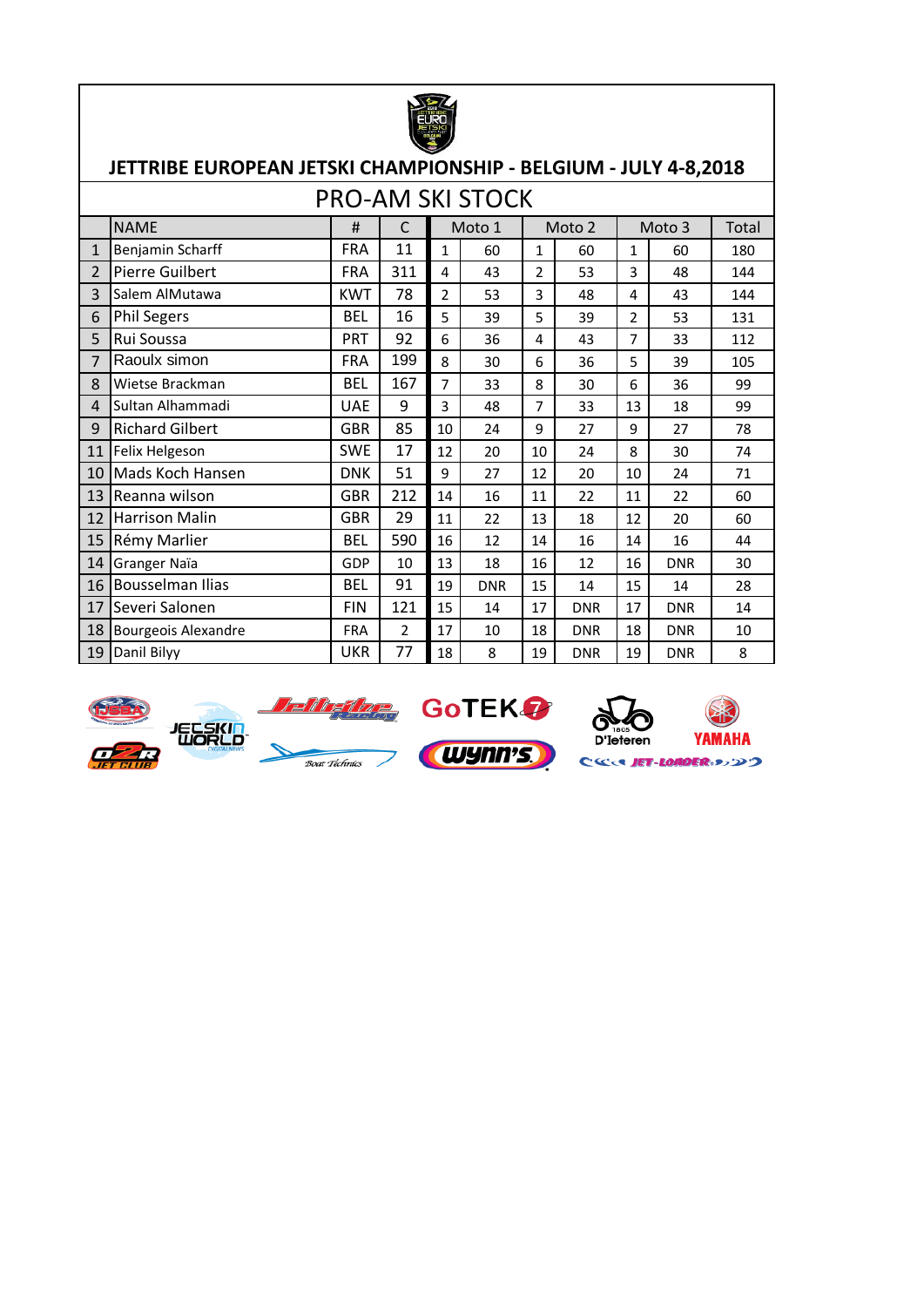

|                |                         |                  |                                 |         | <b>SKI LADIES IJSBA PRO-AM</b> |   |        |     |        |       |
|----------------|-------------------------|------------------|---------------------------------|---------|--------------------------------|---|--------|-----|--------|-------|
|                | <b>NAME</b>             | #                |                                 |         | Moto 1                         |   | Moto 2 |     | Moto 3 | Total |
|                | Emma-Nellie Örtenahl    | <b>SWE</b>       | 98                              | 60<br>1 |                                | 1 | 60     | 1   | 60     | 180   |
| $\overline{2}$ | Yuki Francois           | <b>BEL</b>       | 9                               | 3       | 48                             | 3 | 48     | 2   | 53     | 149   |
| 3              | Granger Naïa            | <b>GDP</b>       | $\overline{2}$<br>53<br>2<br>10 |         | 53                             | 7 | 33     | 139 |        |       |
| $\overline{4}$ | Christina Mahringer     | AUT              | 100                             | 4       | 43                             | 7 | 33     | 3   | 48     | 124   |
| 5              | Reanna wilson           | <b>GBR</b>       | 212                             | 8       | 30                             | 4 | 43     | 4   | 43     | 116   |
| 6              | Christine Tybring-Torsk | <b>NOR</b>       | 331                             | 6       | 36                             | 5 | 39     | 6   | 36     | 111   |
| $\overline{7}$ | Carmen slijpen          | 28<br><b>NLD</b> |                                 | 5       | 39                             | 8 | 30     | 5   | 39     | 108   |
| 8              | <b>Keulers Debby</b>    | <b>NLD</b>       | 24                              |         | 33                             | 6 | 36     | 8   | 30     | 99    |





CCCC JET-LONDER 3320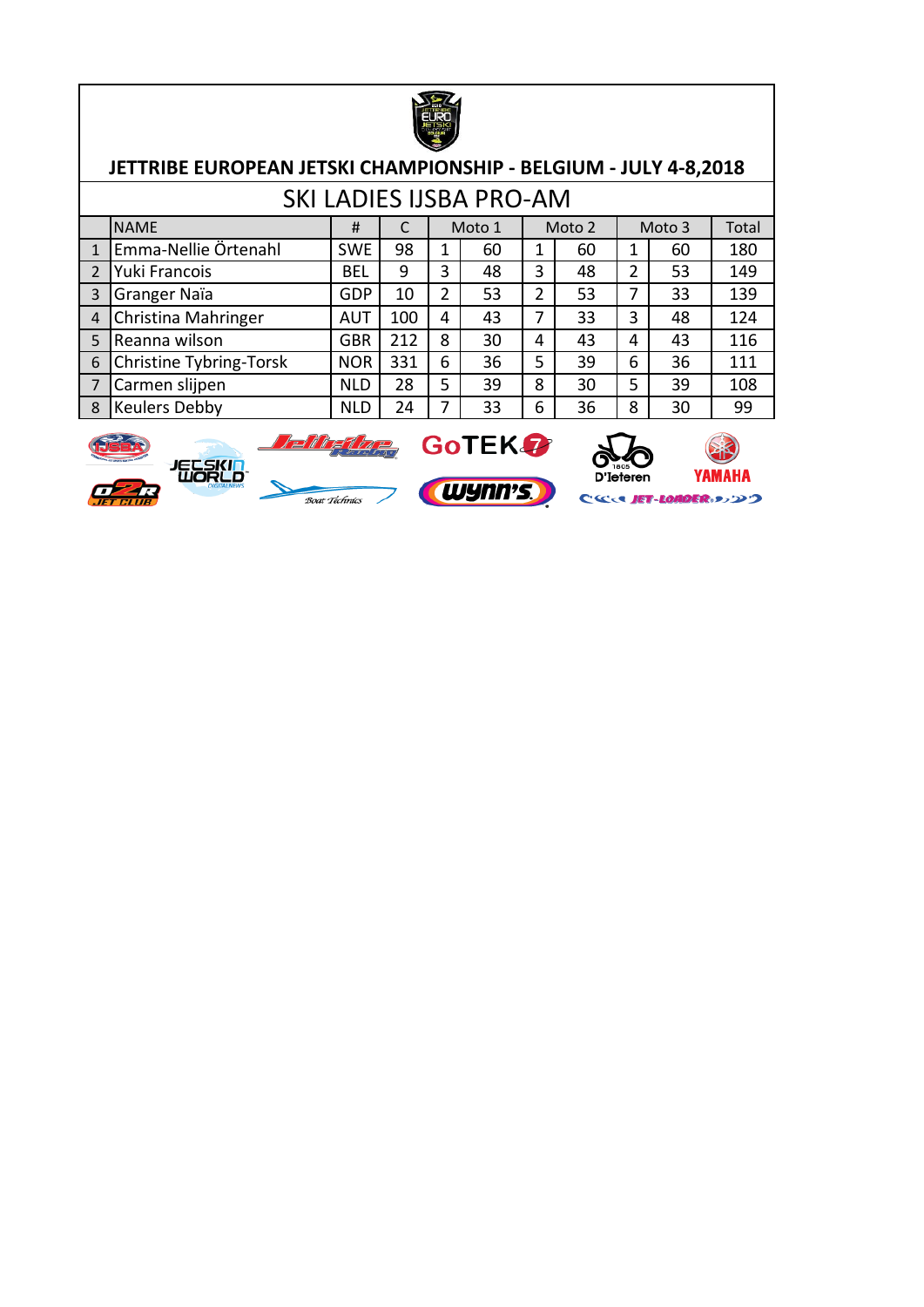

#### **JETTRIBE EUROPEAN JETSKI CHAMPIONSHIP - BELGIUM - JULY 4-8,2018** PRO-AM SKI VETERANS GP

|   |                        |            |     |   | PRO-AM SKI VETERANS GP |   |        |   |        |       |
|---|------------------------|------------|-----|---|------------------------|---|--------|---|--------|-------|
|   | <b>NAME</b>            | #          |     |   | Moto 1                 |   | Moto 2 |   | Moto 3 | Total |
|   | <b>Dufaud Philippe</b> | <b>FRA</b> | 224 |   | 60                     |   | 60     |   | 53     | 173   |
|   | Markus Erlach          | <b>AUT</b> | 100 | າ | 53                     | 4 | 43     |   | 60     | 156   |
|   | Attila Deri            | <b>HUN</b> | 379 | 5 | 39                     | っ | 53     | 3 | 48     | 140   |
| 4 | Bogdan Sukhetskyi      | <b>UKR</b> | 11  | 3 | 48                     | 3 | 48     | 5 | 39     | 135   |
|   | Graham Leech           | GBR        | 50  |   | 43                     | 5 | 39     | 4 | 43     | 125   |







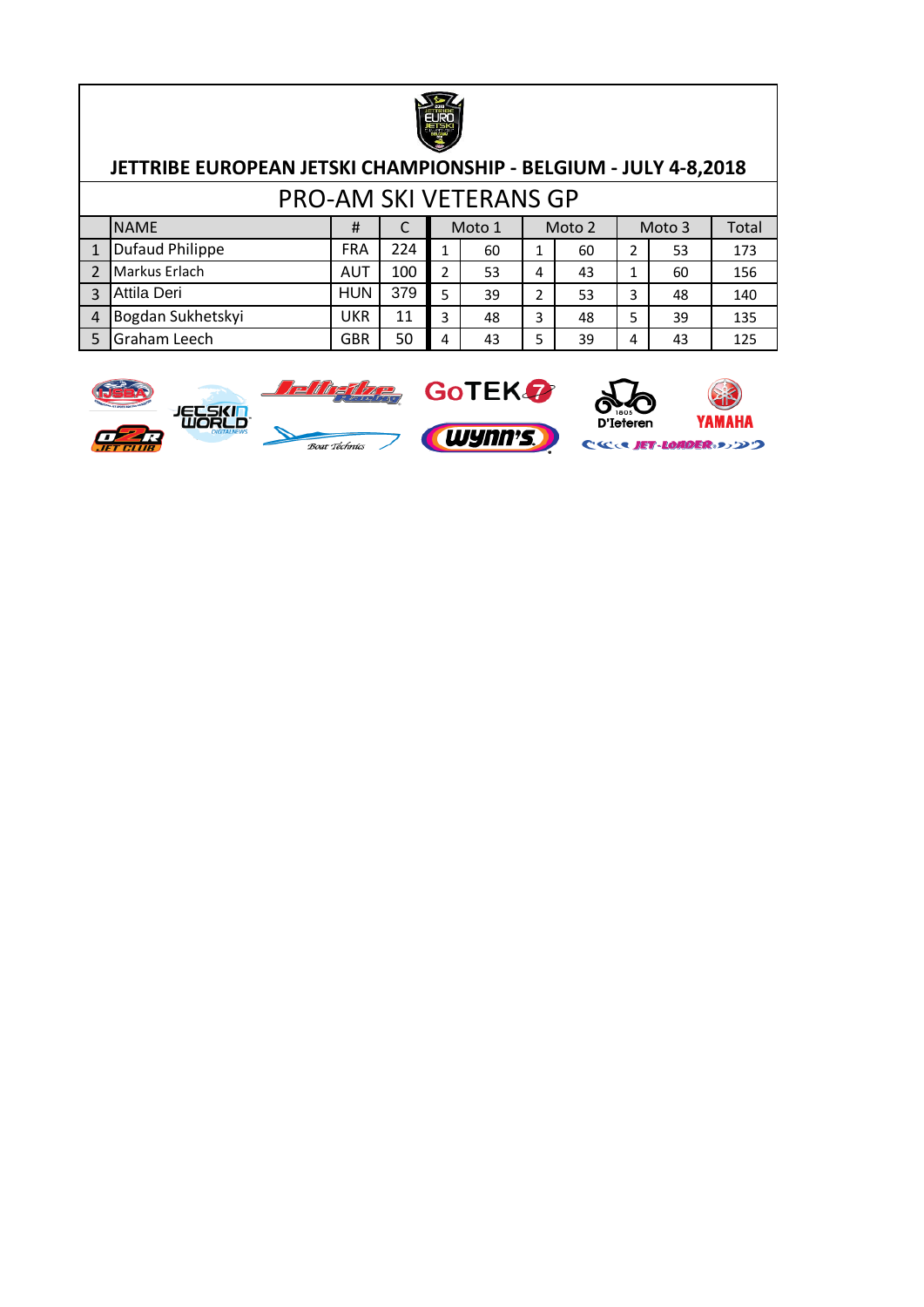

|              |                         | <b>SKI LITES IJSBA PRO-AM</b> |     |                |        |                |            |                |            |                |            |       |
|--------------|-------------------------|-------------------------------|-----|----------------|--------|----------------|------------|----------------|------------|----------------|------------|-------|
|              | <b>NAME</b>             | #                             | C   |                | Moto 1 |                | Moto 2     |                | Moto 3     |                | Moto 4     | Total |
| $\mathbf{1}$ | <b>Gurnot wilfried</b>  | <b>FRA</b>                    | 140 | 5              | 39     | $\mathbf{1}$   | 60         | 1              | 60         | $\mathbf{1}$   | 60         | 219   |
| 2            | Lucy Gadsby             | <b>GBR</b>                    | 8   | 4              | 43     | 11             | 22         | 3              | 48         | 3              | 48         | 161   |
| 3            | Le biez jonathan        | <b>FRA</b>                    | 49  | $\mathbf{1}$   | 60     | 16             | 12         | $\overline{2}$ | 53         | 7              | 33         | 158   |
| 4            | Schena Andrea           | <b>BEL</b>                    | 890 | $\overline{7}$ | 33     | $\overline{2}$ | 53         | 16             | 12         | $\overline{2}$ | 53         | 151   |
| 5            | Oliver Liseth           | <b>NOR</b>                    | 332 | 3              | 48     | 3              | 48         | 14             | 16         | 5              | 39         | 151   |
| 6            | Alexandre Bourgeois     | <b>FRA</b>                    | 92  | 17             | 10     | 9              | 27         | 4              | 43         | 4              | 43         | 123   |
| 7            | Nicolas Devys           | <b>FRA</b>                    | 119 | 6              | 36     | 4              | 43         | 18             | 8          | 8              | 30         | 117   |
| 8            | <b>Mattias Siimann</b>  | <b>EST</b>                    | 77  | 8              | 30     | 13             | 18         | 5              | 39         | 15             | 14         | 101   |
| 9            | Dag Martin Drange       | <b>NOR</b>                    | 107 | 13             | 18     | 5              | 39         | 15             | 14         | 9              | 27         | 98    |
| 10           | Thibault Fouchereau     | <b>FRA</b>                    | 30  | 14             | 16     | 7              | 33         | 9              | 27         | 12             | 20         | 96    |
| 11           | Viljar Berntsen         | <b>NOR</b>                    | 82  | 10             | 24     | 8              | 30         | 8              | 30         | 17             | 10         | 94    |
| 12           | <b>Mattias Reinaas</b>  | <b>EST</b>                    | 328 | 16             | 12     | 12             | 20         | 11             | 22         | 6              | 36         | 90    |
| 13           | Andriy Yegelnytskyy     | <b>UKR</b>                    | 999 | 12             | 20     | 14             | 16         | 10             | 24         | 10             | 24         | 84    |
| 14           | Felix Helgeson          | <b>SWE</b>                    | 17  | 18             | 8      | 15             | 14         | 6              | 36         | 11             | 22         | 80    |
| 15           | Christine Tybring-Torsk | <b>NOR</b>                    | 331 | 11             | 22     | 19             | <b>DNR</b> | $\overline{7}$ | 33         | 13             | 18         | 73    |
| 16           | Markus Erlach           | <b>AUT</b>                    | 101 | $\overline{2}$ | 53     | 17             | 10         | 17             | 10         | 18             | <b>DNR</b> | 73    |
| 17           | Marten Männi            | <b>EST</b>                    | 53  | 9              | 27     | 6              | 36         | 19             | <b>DNR</b> | 19             | <b>DNR</b> | 63    |
| 18           | Emil Milde              | <b>NOR</b>                    | 118 | 15             | 14     | 18             | 8          | 13             | 18         | 16             | 12         | 52    |
| 19           | Anton Yegelnytskyy      | <b>UKR</b>                    | 24  | 20             | 4      | 20             | <b>DNR</b> | 12             | 20         | 14             | 16         | 40    |
| 20           | Abdulla alhammadi       | <b>UAE</b>                    | 100 | 19             | 6      | 10             | 24         | 20             | <b>DNR</b> | 20             | <b>DNR</b> | 30    |











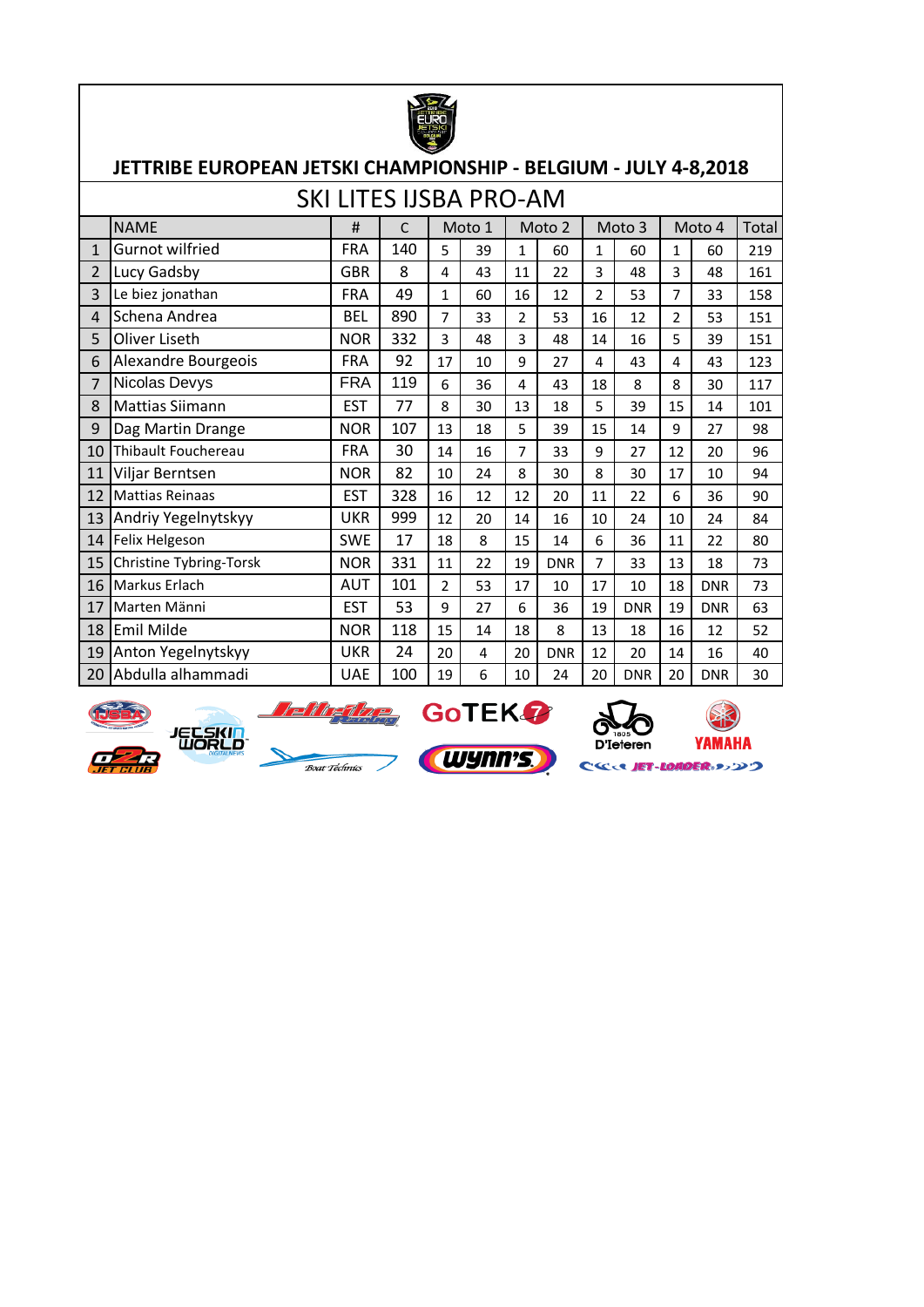

|                |                           |            | <b>SKI PRO GP</b> |                |        |                |            |                |            |                |            |       |
|----------------|---------------------------|------------|-------------------|----------------|--------|----------------|------------|----------------|------------|----------------|------------|-------|
|                | <b>NAME</b>               | #          | C                 |                | Moto 1 |                | Moto 2     |                | Moto 3     |                | Moto 4     | Total |
| $\mathbf{1}$   | Quinten bossche           | <b>BEL</b> | 98                | $\mathbf{1}$   | 60     | $\mathbf{1}$   | 60         | $\mathbf{1}$   | 60         | 5              | 39         | 219   |
| $\overline{2}$ | <b>DARDILLAT Valentin</b> | <b>FRA</b> | 8                 | 3              | 48     | 4              | 43         | $\overline{2}$ | 53         | $\mathbf{1}$   | 60         | 204   |
| 3              | Reiterer Kevin            | <b>AUT</b> | 90                | $\overline{2}$ | 53     | 3              | 48         | 4              | 43         | $\overline{2}$ | 53         | 197   |
| 4              | Stian Schjetlein          | <b>NOR</b> | 2                 | 9              | 27     | $\overline{2}$ | 53         | 5              | 39         | 3              | 48         | 167   |
| 5              | Marten Männi              | <b>EST</b> | 53                | 7              | 33     | 11             | 22         | 3              | 48         | 4              | 43         | 146   |
| 6              | Ulrik Berntsen            | <b>NOR</b> | 83                | 5              | 39     | 5              | 39         | 8              | 30         | 6              | 36         | 144   |
| 7              | Urbain Renaud             | <b>BEL</b> | 78                | 6              | 36     | $\overline{7}$ | 33         | 6              | 36         | 7              | 33         | 138   |
| 8              | Anders Keller             | <b>DNK</b> | 55                | 4              | 43     | 6              | 36         | 14             | 16         | 10             | 24         | 119   |
| 9              | Segers Phil               | <b>BEL</b> | 16                | 8              | 30     | 9              | 27         | $\overline{7}$ | 33         | 11             | 22         | 112   |
| 10             | Rui Sousa                 | <b>PRT</b> | 92                | 11             | 22     | 10             | 24         | 9              | 27         | 9              | 27         | 100   |
| 11             | Meziere tanguy            | <b>FRA</b> | 58                | 16             | 12     | 12             | 20         | 10             | 24         | 13             | 18         | 74    |
| 12             | Salobir Philip            | <b>GER</b> | 13                | 17             | 10     | 17             | 10         | 11             | 22         | 8              | 30         | 72    |
| 13             | Jason Young               | <b>GBR</b> | 88                | 14             | 16     | 18             | 8          | 13             | 18         | 14             | 16         | 58    |
| 14             | Danil Bilyy               | <b>UKR</b> | 77                | 18             | 8      | 15             | 14         | 12             | 20         | 15             | 14         | 56    |
| 15             | <b>Pierre Guilbert</b>    | <b>FRA</b> | 311               | 10             | 24     | 8              | 30         | 17             | <b>DNR</b> | 16             | <b>DNR</b> | 54    |
| 16             | <b>Richard Gilbert</b>    | <b>GBR</b> | 85                | 19             | 6      | 16             | 12         | 15             | 14         | 12             | 20         | 52    |
| 17             | Oumoeut saly              | <b>KHM</b> | 93                | 13             | 18     | 14             | 16         | 16             | 12         | 17             | <b>DNR</b> | 46    |
| 18             | <b>Bousselman Ilias</b>   | <b>BEL</b> | 9                 | 15             | 14     | 13             | 18         | 18             | <b>DNR</b> | 18             | <b>DNR</b> | 32    |
| 19             | Scharf Benjamin           | <b>FRA</b> | $\mathbf 1$       | 12             | 20     | 20             | <b>DNR</b> | 19             | <b>DNR</b> | 19             | <b>DNR</b> | 20    |
| 20             | Bogdan Sukhetskyi         | UKR        | 11                | 20             | 4      | 19             | 6          | 20             | <b>DNR</b> | 20             | <b>DNR</b> | 10    |











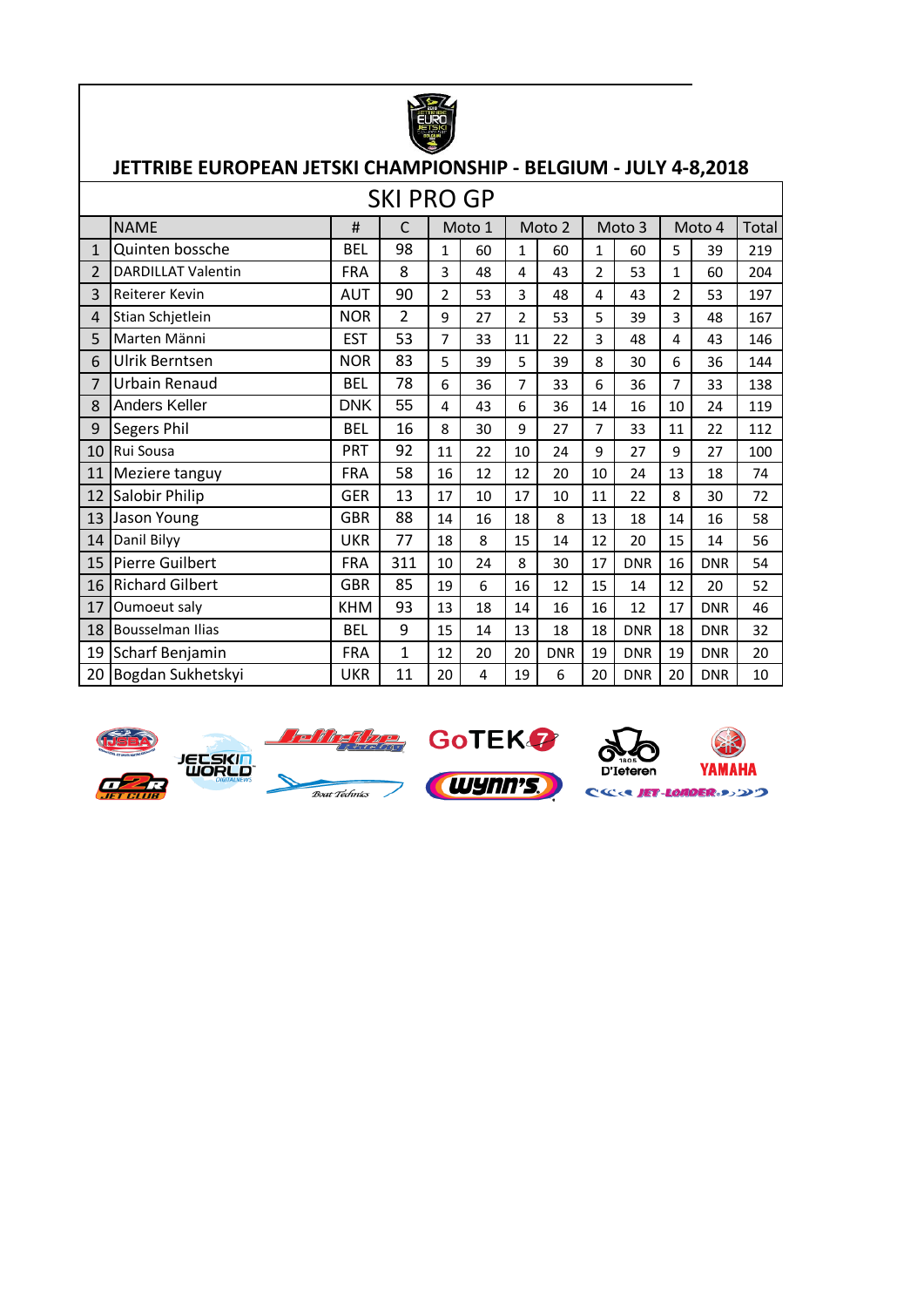

| <b>RUN NOVICE</b> |                       |            |     |   |        |   |    |   |            |     |  |  |        |  |        |       |
|-------------------|-----------------------|------------|-----|---|--------|---|----|---|------------|-----|--|--|--------|--|--------|-------|
|                   | <b>NAME</b>           | #          |     |   | Moto 1 |   |    |   |            |     |  |  | Moto 2 |  | Moto 3 | Total |
|                   | <b>Enrico Pollice</b> | <b>GER</b> | 99  |   | 53     |   | 60 |   | 60         | 173 |  |  |        |  |        |       |
|                   | Eric Muelhausen       | <b>GER</b> | 277 |   | 60     | 3 | 48 | 2 | 53         | 161 |  |  |        |  |        |       |
| $\overline{3}$    | <b>Bert Claerhout</b> | <b>BEL</b> | 38  | 3 | 48     | 4 | 43 | 3 | 48         | 139 |  |  |        |  |        |       |
| $\overline{4}$    | Christian Thömke      | <b>GER</b> | 79  | 5 | 39     | 2 | 53 | 4 | 43         | 135 |  |  |        |  |        |       |
| 5                 | Khalid Alotaibi       | SAU        | 76  | 4 | 43     | 6 | DQ | 5 | 39         | 82  |  |  |        |  |        |       |
| 6                 | Kokkas Antonis        | <b>GRC</b> | 100 | 6 | 36     | 5 | 39 | 6 | <b>DNR</b> | 75  |  |  |        |  |        |       |

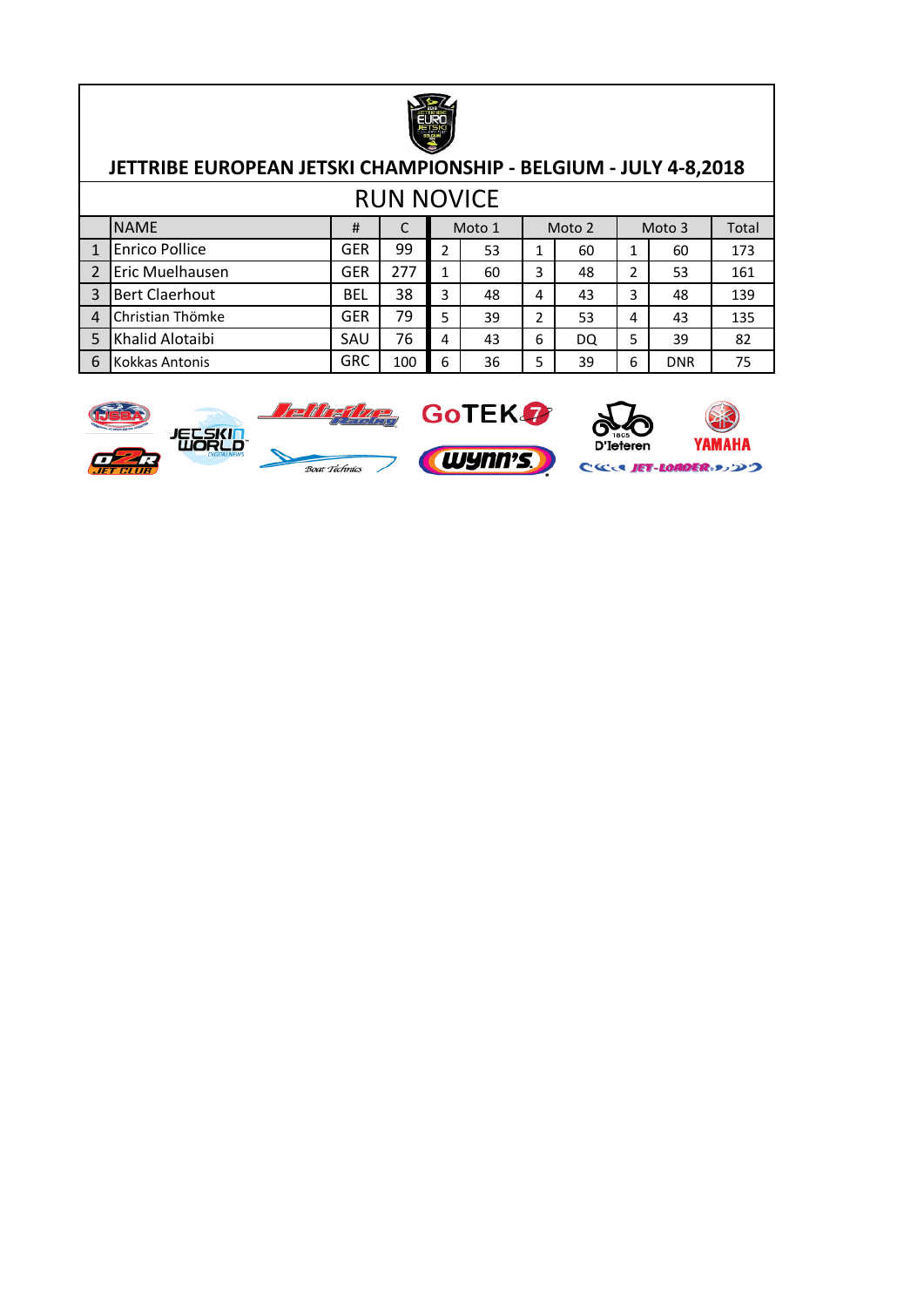

|                | Run N/A + Classic 2 stroke   |            |                            |    |    |               |            |                |            |       |  |  |  |  |
|----------------|------------------------------|------------|----------------------------|----|----|---------------|------------|----------------|------------|-------|--|--|--|--|
|                | <b>NAME</b>                  | #          | Moto 1<br>Moto 2<br>Moto 3 |    |    |               |            |                |            | Total |  |  |  |  |
| $\mathbf{1}$   | bushell James                | <b>GBR</b> | 158                        | 2  | 53 |               | 60         | $\overline{2}$ | 53         | 166   |  |  |  |  |
| $\overline{2}$ | David Rodriguez              | <b>ESP</b> | 32                         | 1  | 60 | 7             | 33         | 1              | 60         | 153   |  |  |  |  |
| $\overline{3}$ | <b>Tyler Morgan</b>          | <b>GBR</b> | 133                        | 3  | 48 | $\mathcal{P}$ | 53         | 4              | 43         | 144   |  |  |  |  |
| $\overline{4}$ | Theodoros Ladogiannis        | <b>GCR</b> | $\overline{7}$             | 4  | 43 | 6             | 36         | 3              | 48         | 127   |  |  |  |  |
| 5              | <b>Benoit Maxime</b>         | <b>FRA</b> | 6                          | 7  | 33 | 5             | 39         | 5              | 39         | 111   |  |  |  |  |
| 6              | Düx Julian                   | <b>GER</b> | 13                         | 11 | 22 | 3             | 48         | 6              | 36         | 106   |  |  |  |  |
| $\overline{7}$ | <b>Georios Ntourountakis</b> | <b>GRC</b> | 201                        | 8  | 30 | 4             | 43         | 9              | 27         | 100   |  |  |  |  |
| 8              | Darren Leeper                | <b>GBR</b> | 79                         | 6  | 36 | 10            | 24         | 7              | 33         | 93    |  |  |  |  |
| 9              | ROCHETTE ERIC                | <b>BEL</b> | 24                         | 9  | 27 | 9             | 27         | 8              | 30         | 84    |  |  |  |  |
| 10             | Catlin Carlin                | <b>GBR</b> | 666                        | 10 | 24 | 8             | 30         | 10             | 24         | 78    |  |  |  |  |
| 11             | Margus Keskül                | <b>EST</b> | 77                         | 5  | 39 | 11            | <b>DNR</b> | 11             | <b>DNR</b> | 39    |  |  |  |  |













CSCOR JET-LOADER 3>>>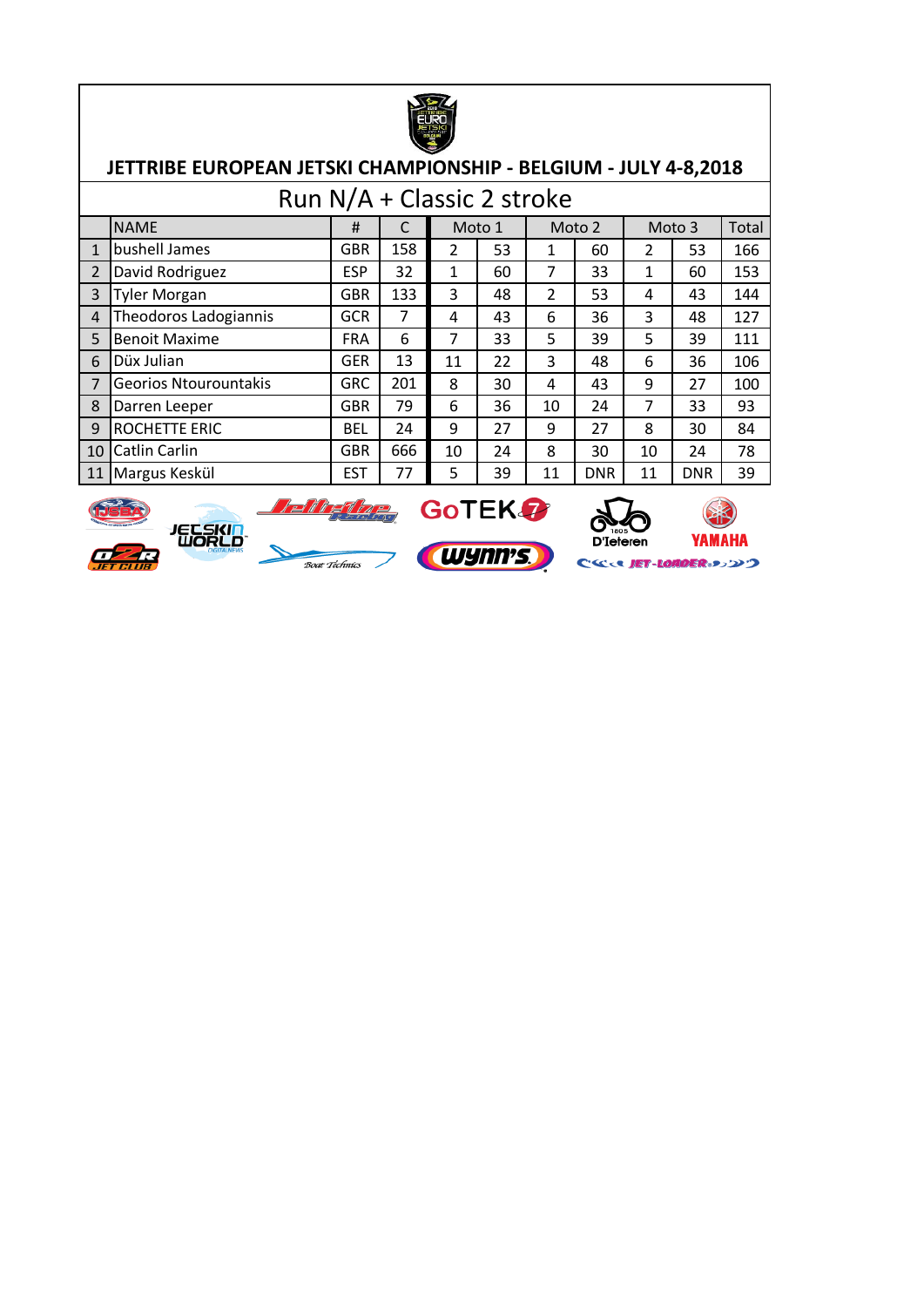

| Yamaha Ex-Challenge |                      |            |    |  |        |   |        |        |    |       |  |  |
|---------------------|----------------------|------------|----|--|--------|---|--------|--------|----|-------|--|--|
|                     | <b>I</b> NAME        | #          |    |  | Moto 1 |   | Moto 2 | Moto 3 |    | Total |  |  |
|                     | <b>Benoit Maxime</b> | <b>FRA</b> |    |  | 60     | 1 | 60     |        | 53 | 173   |  |  |
|                     | Hélari Benjamin      | <b>FRA</b> | 49 |  | 48     |   | 53     |        | 60 | 161   |  |  |
|                     | Vandersteegen Dennis | <b>NLD</b> | 14 |  | 53     | 3 | 48     | 3      | 48 | 149   |  |  |

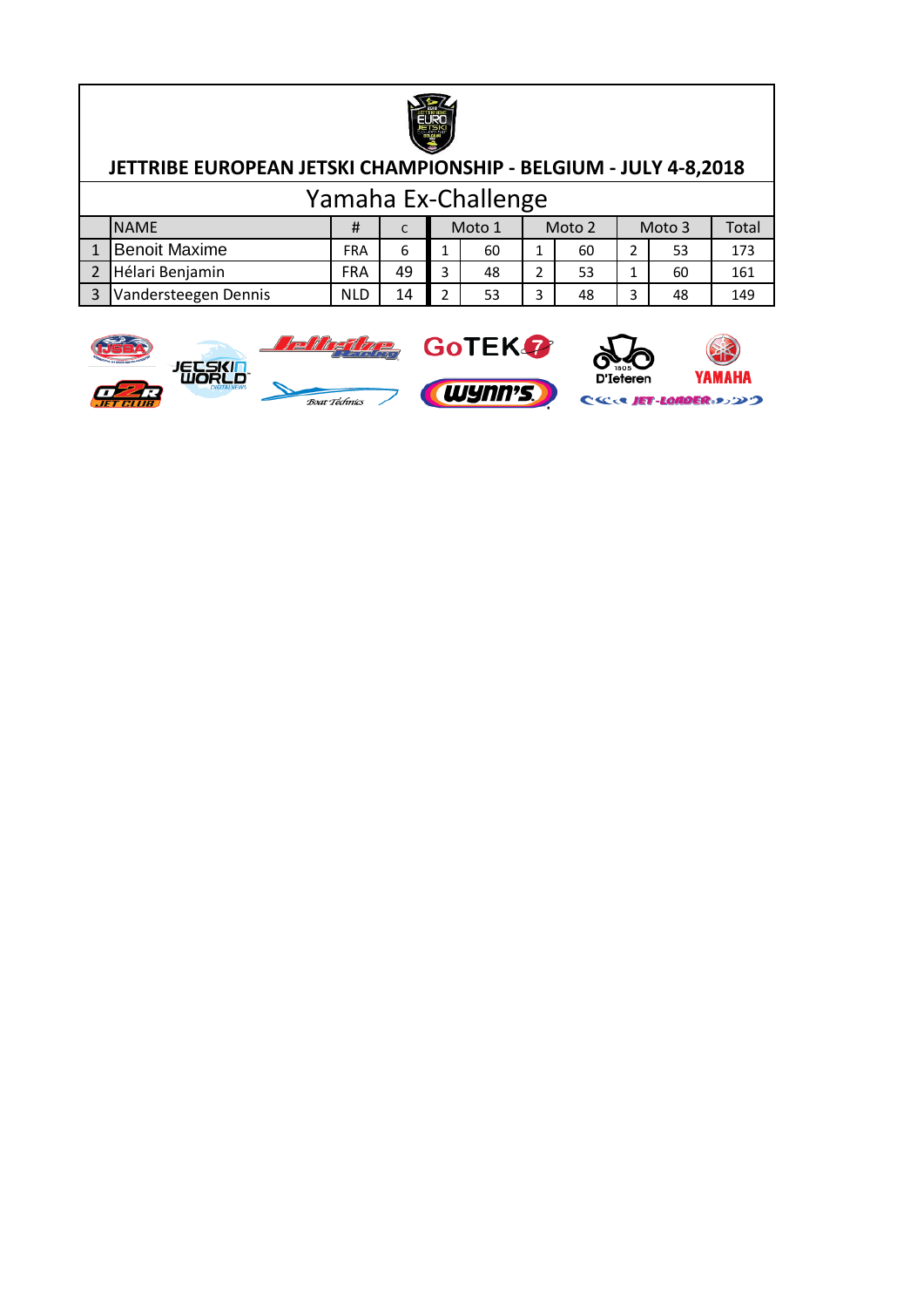

|                | <b>SEA-DOO SPARK REC LITES</b> |            |     |    |        |    |        |                |            |       |  |  |  |  |
|----------------|--------------------------------|------------|-----|----|--------|----|--------|----------------|------------|-------|--|--|--|--|
|                | <b>NAME</b>                    | #          | C   |    | Moto 1 |    | Moto 2 |                | Moto 3     | Total |  |  |  |  |
| 1              | Rasmus Koch Hansen             | <b>DNK</b> | 87  | 1  | 60     | 1  | 60     | 3              | 48         | 168   |  |  |  |  |
| $\overline{2}$ | Mel Kowalczyk                  | GER        | 52  | 2  | 53     | 3  | 48     | 1              | 60         | 161   |  |  |  |  |
| 3              | Philip Salobir                 | GER        | 13  | 3  | 48     | 2  | 53     | 2              | 53         | 154   |  |  |  |  |
| 4              | Beliczki Mark                  | HUN        | 60  | 5  | 39     | 6  | 36     | 4              | 43         | 118   |  |  |  |  |
| 5              | <b>Mattias Siimann</b>         | <b>EST</b> | 77  | 4  | 43     | 8  | 30     | 6              | 36         | 109   |  |  |  |  |
| 6              | Erik Persson                   | <b>SWE</b> | 26  | 7  | 33     | 4  | 43     | $\overline{7}$ | 33         | 109   |  |  |  |  |
| 7              | Grant Packham                  | UK         | 29  | 6  | 36     | 7  | 33     | 8              | 30         | 99    |  |  |  |  |
| 8              | Oumoeut saly                   | <b>KHM</b> | 93  | 9  | 27     | 5  | 39     | 10             | 24         | 90    |  |  |  |  |
| 9              | <b>Thaagaard Palle</b>         | <b>DNK</b> | 49  | 8  | 30     | 15 | 14     | 5              | 39         | 83    |  |  |  |  |
| 10             | Bart Van den Bulcke            | <b>BEL</b> | 132 | 10 | 24     | 9  | 27     | 11             | 22         | 73    |  |  |  |  |
| 11             | Bryan Chia Wai Yuen            | <b>MYS</b> | 3   | 11 | 22     | 11 | 22     | 9              | 27         | 71    |  |  |  |  |
| 12             | Kaliuzhnyi Volodymyr           | <b>UKR</b> | 111 | 14 | 16     | 13 | 18     | 14             | 16         | 50    |  |  |  |  |
| 13             | Sakharov Georgii               | <b>UKR</b> | 666 | 18 | 8      | 12 | 20     | 13             | 18         | 46    |  |  |  |  |
| 14             | Max Meschede                   | <b>GER</b> | 96  | 15 | 14     | 17 | 10     | 12             | 20         | 44    |  |  |  |  |
| 15             | Anna Jachimek                  | <b>POL</b> | 32  | 13 | 18     | 10 | 24     | 17             | <b>DNR</b> | 42    |  |  |  |  |
| 16             | Christian Thömke               | <b>GER</b> | 79  | 16 | 12     | 16 | 12     | 15             | 14         | 38    |  |  |  |  |
| 17             | Jozsef Frohlich                | <b>HUN</b> | 555 | 17 | 10     | 14 | 16     | 16             | 12         | 38    |  |  |  |  |











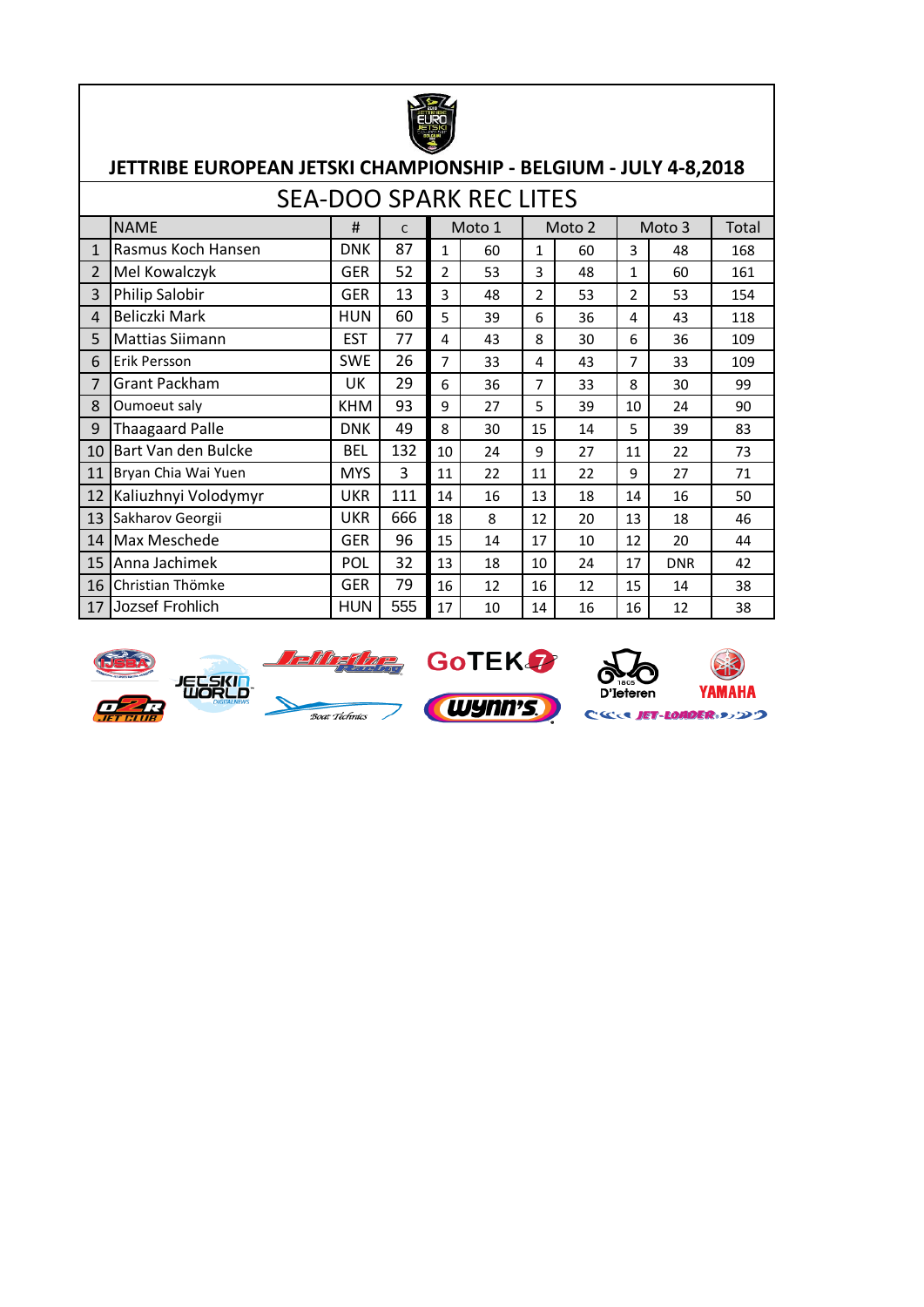

|                | Sea-doo spark ladies Stock |            |     |                |        |    |        |                |            |       |  |  |  |  |
|----------------|----------------------------|------------|-----|----------------|--------|----|--------|----------------|------------|-------|--|--|--|--|
|                | <b>NAME</b>                | #          | C   |                | Moto 1 |    | Moto 2 |                | Moto 3     | Total |  |  |  |  |
| $\mathbf{1}$   | Yuki Francois              | <b>BEL</b> | 9   | 1              | 60     | 1  | 60     | 1              | 60         | 180   |  |  |  |  |
| $\overline{2}$ | Cyrielle Bramm             | <b>FRA</b> | 143 | $\overline{2}$ | 53     | 2  | 53     | $\overline{2}$ | 53         | 159   |  |  |  |  |
| 3              | Lisa Gilbert               | <b>GBR</b> | 385 | 3              | 48     | 3  | 48     | 8              | 30         | 126   |  |  |  |  |
| 4              | Tina Jacobs                | <b>BEL</b> | 55  | 5              | 39     | 4  | 43     | 5              | 39         | 121   |  |  |  |  |
| 5              | Joelle Ringer              | <b>GER</b> | 153 | 4              | 43     | 12 | 20     | 3              | 48         | 111   |  |  |  |  |
| 6              | Frida Persson              | SWE        | 116 | 11             | 22     | 6  | 36     | 6              | 36         | 94    |  |  |  |  |
| 7              | Sofiia Marchenko           | <b>UKR</b> | 23  | 7              | 33     | 7  | 33     | 9              | 27         | 93    |  |  |  |  |
| 8              | Cristina Lazarraga         | <b>ESP</b> | 33  | 13             | 18     | 5  | 39     | 7              | 33         | 90    |  |  |  |  |
| 9              | Emma Gadsby                | <b>GBR</b> | 38  | 14             | 16     | 10 | 24     | 4              | 43         | 83    |  |  |  |  |
| 10             | Sindy Korn                 | <b>GER</b> | 37  | 15             | 14     | 8  | 30     | 11             | 22         | 66    |  |  |  |  |
| 11             | Lillie-Marie Wehrhahn      | <b>GER</b> | 917 | 8              | 30     | 13 | 18     | 13             | 18         | 66    |  |  |  |  |
| 12             | Sarah Piot                 | <b>BEL</b> | 4   | 9              | 27     | 9  | 27     | 16             | 12         | 66    |  |  |  |  |
| 13             | Sandrine LECOMTE           | <b>FRA</b> | 5   | 10             | 24     | 15 | 14     | 10             | 24         | 62    |  |  |  |  |
| 14             | Anna Jachimek              | POL        | 32  | 6              | 36     | 11 | 22     | 16             | <b>DNR</b> | 58    |  |  |  |  |
| 15             | Jennifer HERVOUET          | <b>FRA</b> | 16  | 12             | 20     | 14 | 16     | 12             | 20         | 56    |  |  |  |  |
| 16             | lEileen Lehmann            | <b>GER</b> | 78  | 16             | 12     | 16 | 12     | 14             | 16         | 40    |  |  |  |  |













CCC UET-LOMOER.メンソつ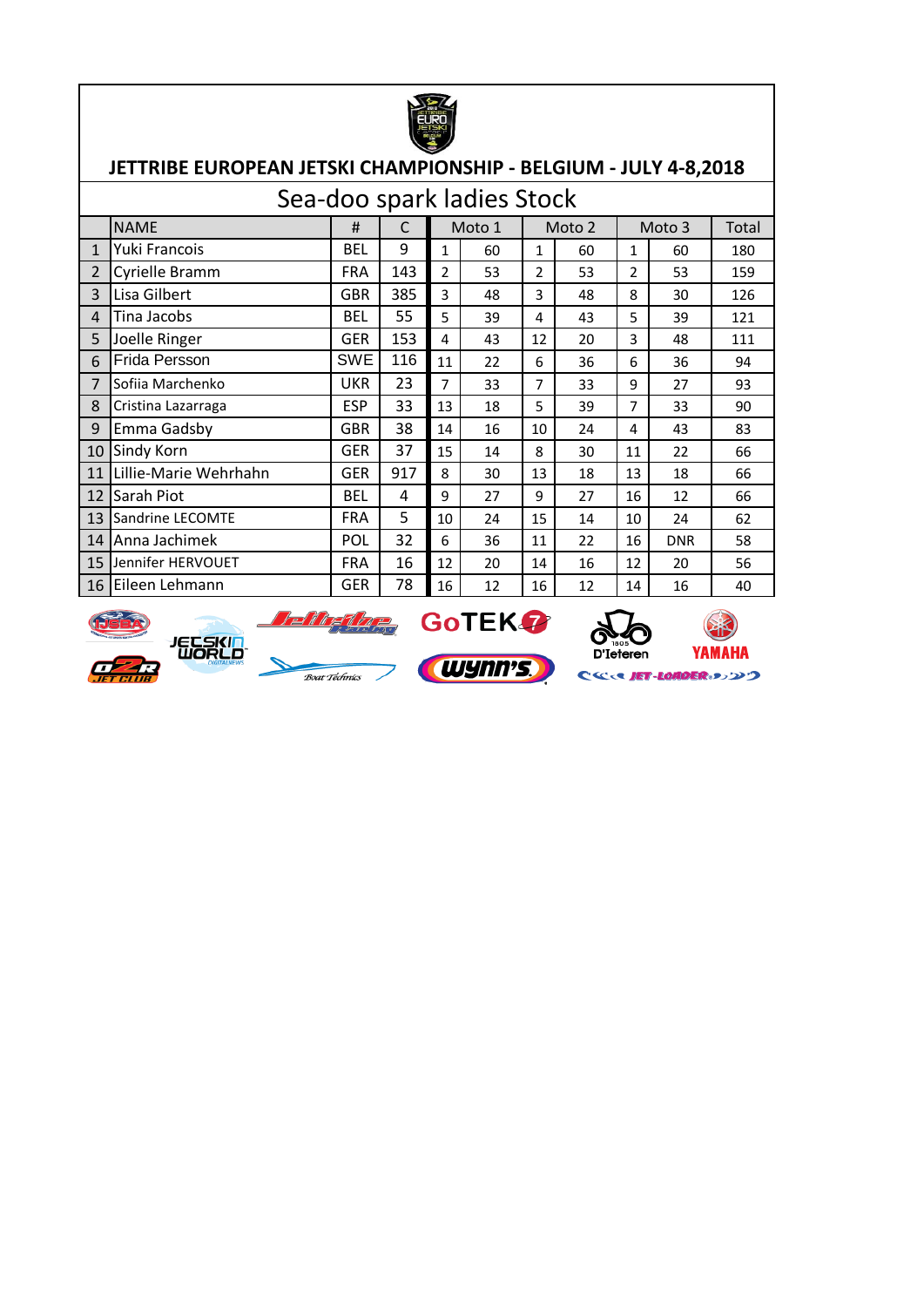

|                | <b>RUN PRO-AM STOCK</b> |            |     |   |        |   |            |        |            |     |  |  |  |  |
|----------------|-------------------------|------------|-----|---|--------|---|------------|--------|------------|-----|--|--|--|--|
|                | <b>NAME</b>             | #          | C   |   | Moto 1 |   | Moto 2     | Moto 3 |            |     |  |  |  |  |
| 1              | Simon Belcher           | <b>GBR</b> | 111 | 1 | 60     | 1 | 60         | 1      | 60         | 180 |  |  |  |  |
| $\overline{2}$ | Jordan Lambert          | <b>FRA</b> | 380 | 2 | 53     | 2 | 53         | 4      | 43         | 149 |  |  |  |  |
| $\overline{3}$ | David Rapp              | <b>GBR</b> | 777 | 8 | 30     | 3 | 48         | 2      | 53         | 131 |  |  |  |  |
| $\overline{4}$ | Abdulrahman Al-Omar     | <b>KWT</b> | 99  | 3 | 48     | 8 | 30         | 3      | 48         | 126 |  |  |  |  |
| 5              | Kolodziejek Alan        | POL        | 49  | 4 | 43     | 5 | 39         | 5      | 39         | 121 |  |  |  |  |
| 6              | Claude vangansbeck      | <b>BEL</b> | 88  | 6 | 36     | 6 | 36         | 6      | 36         | 108 |  |  |  |  |
| $\overline{7}$ | Nammert Norman          | <b>GER</b> | 78  | 7 | 33     | 4 | 43         | 7      | <b>DNR</b> | 76  |  |  |  |  |
| 8              | <b>Nikos Floros</b>     | <b>GRC</b> | 59  | 5 | 39     | 7 | 33         | 8      | <b>DNR</b> | 72  |  |  |  |  |
| 9              | Tomas Gurkšnys          | LTU        | 5   | 9 | 27     | 9 | <b>DNR</b> | 9      | <b>DNR</b> | 27  |  |  |  |  |



777 bouy mistake: - 1 first lap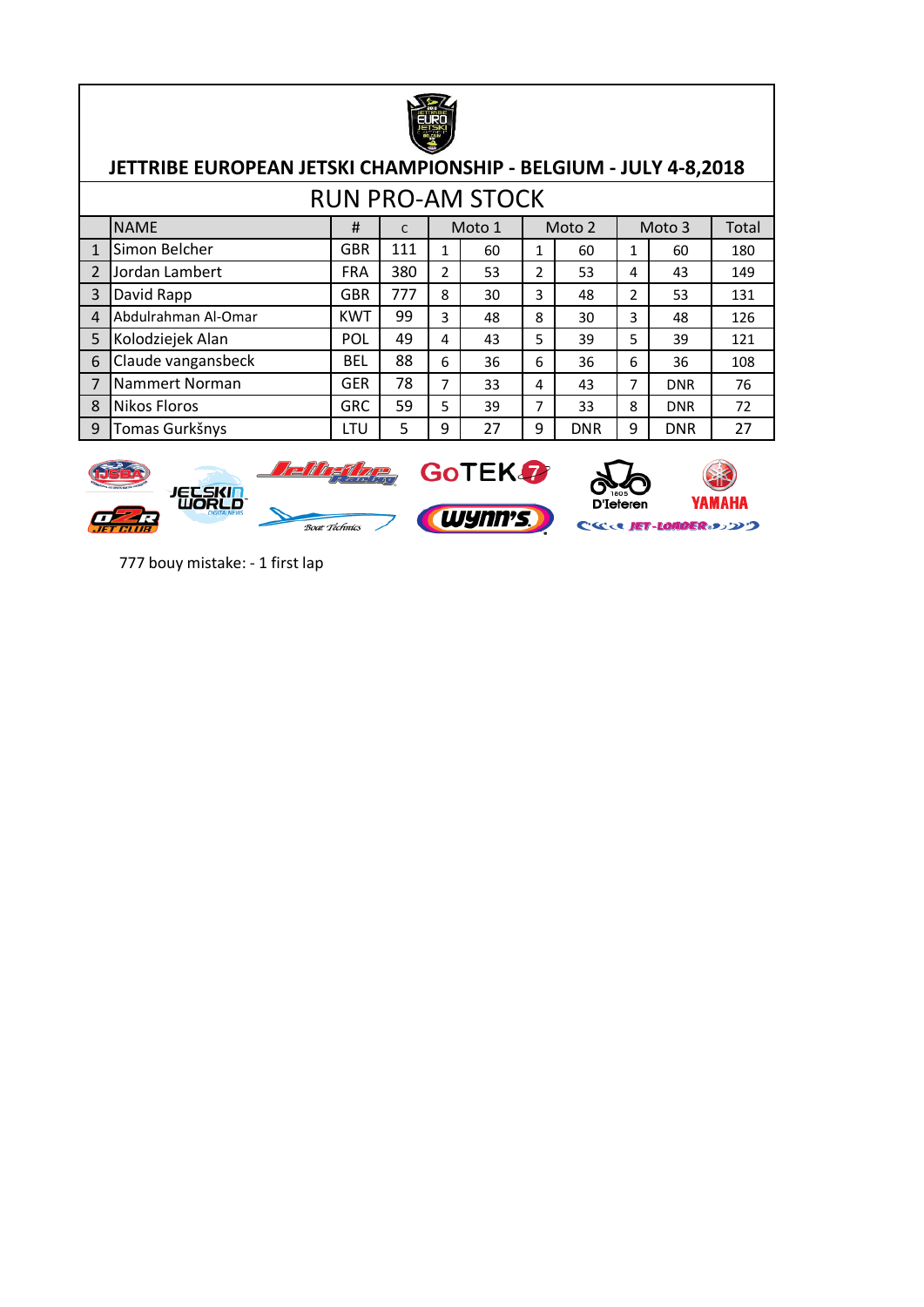

|                | <b>RUNABOUT LIMITED PRO-AM</b> |            |     |    |        |    |            |    |            |       |  |  |  |  |
|----------------|--------------------------------|------------|-----|----|--------|----|------------|----|------------|-------|--|--|--|--|
|                | <b>NAME</b>                    | #          |     |    | Moto 1 |    | Moto 2     |    | Moto 3     | Total |  |  |  |  |
|                | Abdulrahman Al-Omar            | <b>KWT</b> | 33  | 8  | 30     | 1  | 60         | 1  | 60         | 150   |  |  |  |  |
| $\mathfrak{p}$ | alireza Ashrafi                | <b>IRN</b> | 707 | 4  | 43     | 2  | 53         | 3  | 48         | 144   |  |  |  |  |
| 3              | Norman Nammert                 | <b>GER</b> | 78  | 2  | 53     | 4  | 43         | 5  | 39         | 135   |  |  |  |  |
| $\overline{4}$ | Kolodziejek Alan               | POL        | 49  | 1  | 60     | 10 | 24         | 4  | 43         | 127   |  |  |  |  |
| 5              | Hansi Reichardt                | <b>GER</b> | 66  | 9  | 27     | 7  | 33         | 2  | 53         | 113   |  |  |  |  |
| 6              | <b>Nikos Floros</b>            | <b>GRC</b> | 100 | 3  | 48     | 9  | 27         | 8  | 30         | 105   |  |  |  |  |
| 7              | <b>Toralf Haase</b>            | <b>GER</b> | 82  | 7  | 33     | 8  | 30         | 6  | 36         | 99    |  |  |  |  |
| 8              | Daniel lasselsberger           | <b>AUT</b> | 172 | 6  | 36     | 3  | 48         | 9  | <b>DNR</b> | 84    |  |  |  |  |
| 9              | Yordan Nikolov                 | <b>BGR</b> | 6   | 11 | DQ     | 5  | 39         | 7  | 33         | 72    |  |  |  |  |
| 10             | <b>Brandao Frederik</b>        | <b>GER</b> | 661 | 10 | 24     | 6  | 36         | 10 | <b>DNR</b> | 60    |  |  |  |  |
| 11             | Tomas Gurkšnys                 | LTU        | 5   | 5  | 39     | 11 | <b>DNR</b> | 11 | <b>DNR</b> | 39    |  |  |  |  |



moto 2: 59 two bouy mistakes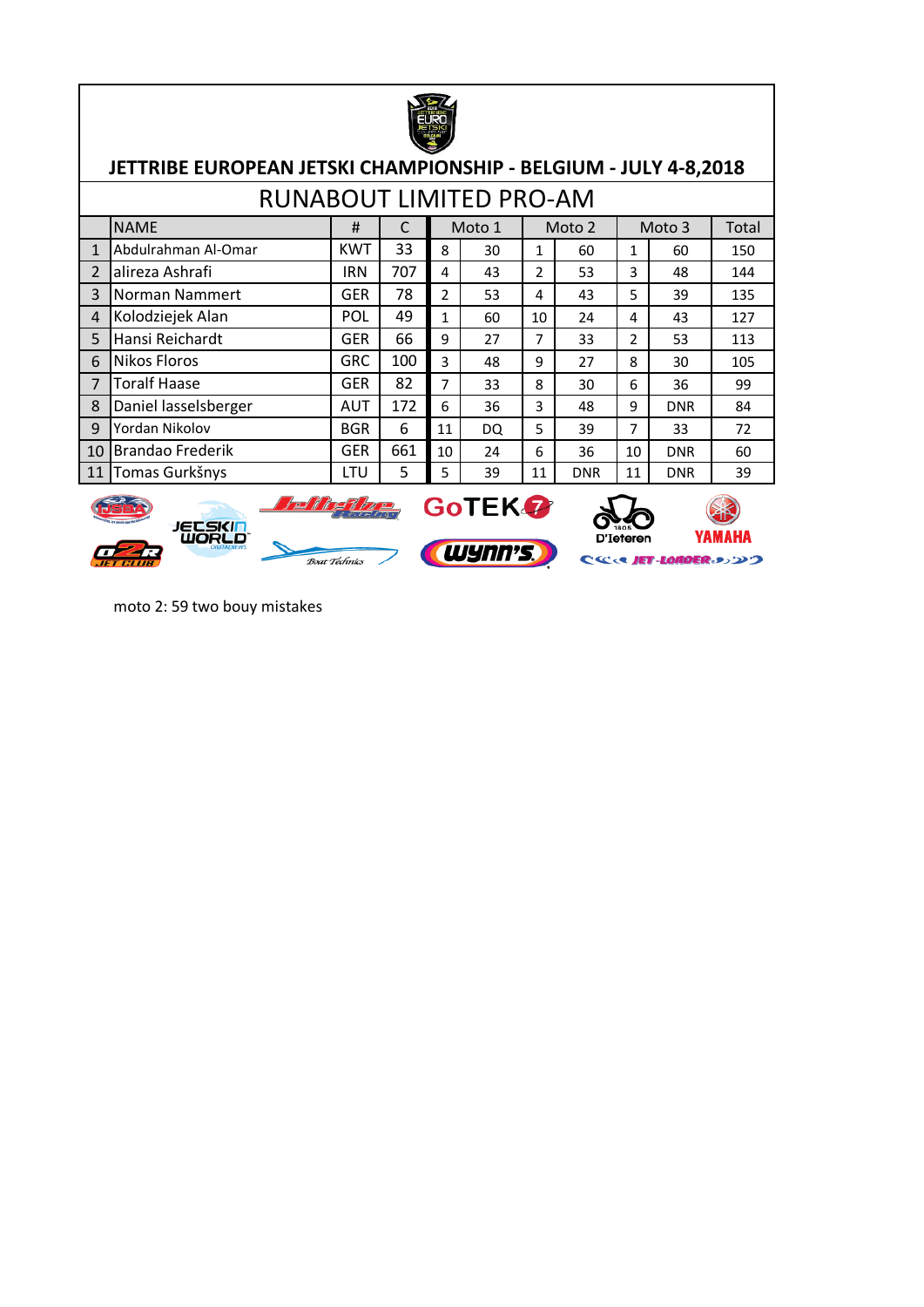

#### **JETTRIBE EUROPEAN JETSKI CHAMPIONSHIP - BELGIUM - JULY 4-8,2018**  $\overline{P}$

|                | PRO-AM RUN VETERANS 35+ GP/OPEN |            |     |    |        |    |        |    |            |       |  |  |  |  |
|----------------|---------------------------------|------------|-----|----|--------|----|--------|----|------------|-------|--|--|--|--|
|                | <b>NAME</b>                     | #          | C   |    | Moto 1 |    | Moto 2 |    | Moto 3     | Total |  |  |  |  |
| $\mathbf{1}$   | Gyorgy Kasza                    | <b>HUN</b> | 5   | 2  | 53     | 2  | 53     | 1  | 60         | 166   |  |  |  |  |
| $\overline{2}$ | Zsolt Cseke                     | <b>HUN</b> | 444 | 12 | 20     | 1  | 60     | 2  | 53         | 133   |  |  |  |  |
| $\mathbf{3}$   | <b>Heller Krisztian</b>         | <b>HUN</b> | 78  | 1  | 60     | 11 | 22     | 3  | 48         | 130   |  |  |  |  |
| $\overline{4}$ | <b>Bodart didier</b>            | <b>BEL</b> | 3   | 6  | 36     | 5  | 39     | 4  | 43         | 118   |  |  |  |  |
| 5              | Adrian Wilson                   | <b>GBR</b> | 121 | 5  | 39     | 9  | 27     | 5  | 39         | 105   |  |  |  |  |
| 6              | Hansi Reichardt                 | <b>GER</b> | 66  | 8  | 30     | 6  | 36     | 9  | 27         | 93    |  |  |  |  |
| 7              | Slobodan Sobic                  | <b>SRB</b> | 39  | 11 | 22     | 7  | 33     | 6  | 36         | 91    |  |  |  |  |
| 8              | Iakovlev Andrey                 | <b>RUS</b> | 23  | 4  | 43     | 3  | 48     | 10 | <b>DNR</b> | 91    |  |  |  |  |
| 9              | <b>Brandao Frederik</b>         | <b>GER</b> | 661 | 9  | 27     | 8  | 30     | 8  | 30         | 87    |  |  |  |  |
| 10             | Dirk Lewandowsky                | <b>GER</b> | 77  | 10 | 24     | 10 | 24     | 7  | 33         | 81    |  |  |  |  |
| 11             | Alvydas Vasiliauskas            | LTU        | 9   | 7  | 33     | 4  | 43     | 11 | <b>DNR</b> | 76    |  |  |  |  |
| 12             | Patrick Hoffmann                | <b>GER</b> | 110 | 3  | 48     | 12 | 20     | 12 | <b>DNR</b> | 68    |  |  |  |  |
| 13             | Robert Wallenborn               | <b>GER</b> | 112 | 13 | 18     | 13 | 18     | 13 | <b>DNR</b> | 36    |  |  |  |  |











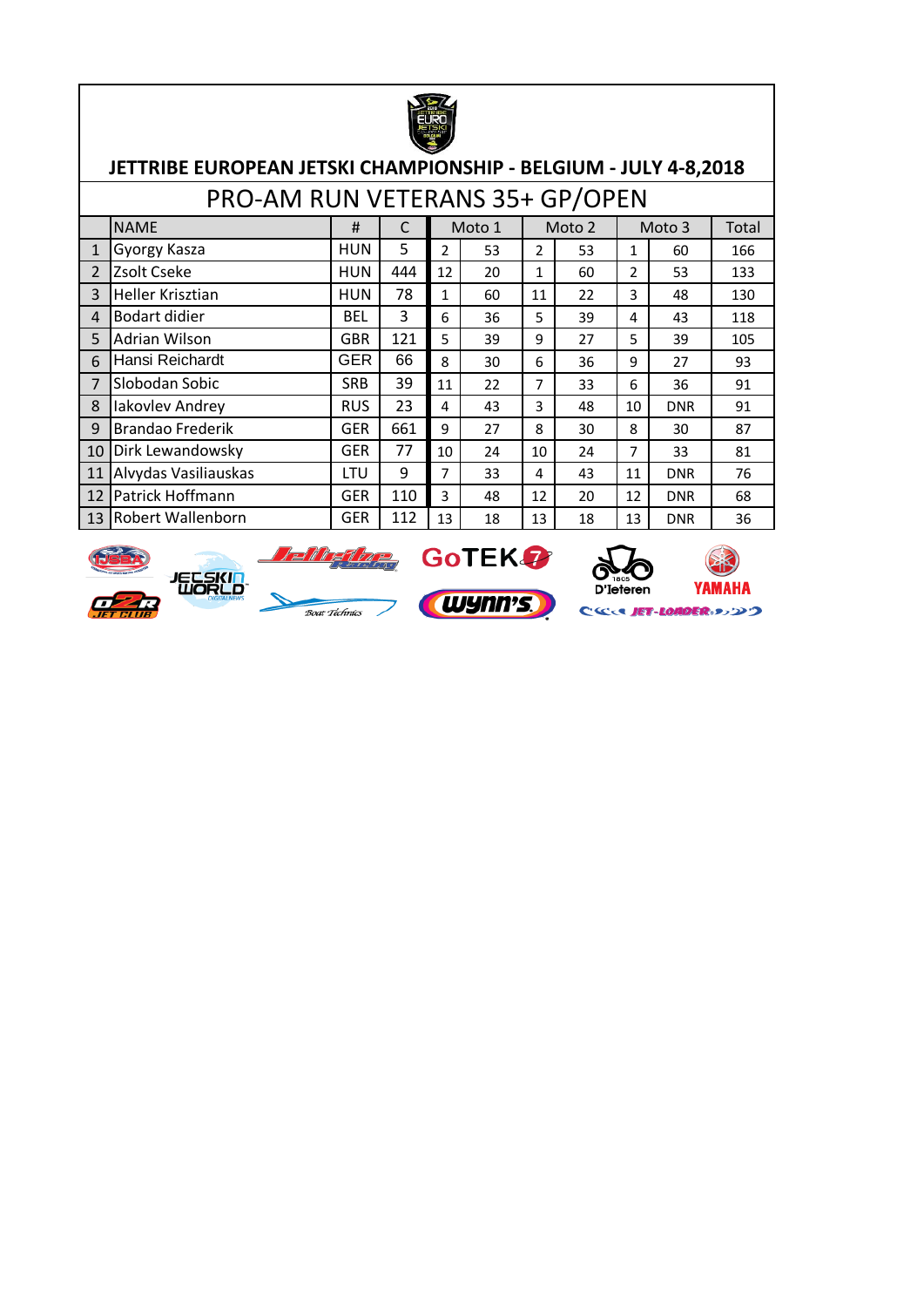

|                | <b>RUN PRO GP</b>        |            |     |                |            |    |            |    |            |    |            |       |  |  |
|----------------|--------------------------|------------|-----|----------------|------------|----|------------|----|------------|----|------------|-------|--|--|
|                | <b>NAME</b>              | #          | C   |                | Moto 1     |    | Moto 2     |    | Moto 3     |    | Moto 4     | Total |  |  |
| 1              | Gyorgy Kasza             | <b>HUN</b> | 5   | $\mathbf{1}$   | 60         | 1  | 60         | 1  | 60         | 1  | 60         | 240   |  |  |
| $\overline{2}$ | Mohammed Burbayea        | <b>KWT</b> | 66  | $\overline{2}$ | 53         | 3  | 48         | 9  | 27         | 1  | 60         | 188   |  |  |
| 3              | <b>Hoffmann Patrick</b>  | GER        | 110 | 3              | 48         | 4  | 43         | 2  | 53         | 8  | 30         | 174   |  |  |
| 4              | Zsolt Cseke              | <b>HUN</b> | 444 | 5              | 39         | 7  | 33         | 3  | 48         | 2  | 53         | 173   |  |  |
| 5              | Wisniewski Andrzey       | POL        | 25  | 7              | 33         | 6  | 36         | 4  | 43         | 4  | 43         | 155   |  |  |
| 6              | Jensen Jan               | <b>DNK</b> | 28  | 6              | 36         | 5  | 39         | 5  | 39         | 6  | 36         | 150   |  |  |
| 7              | Adrian Wilson            | <b>GBR</b> | 121 | 8              | 30         | 11 | 22         | 6  | 36         | 5  | 39         | 127   |  |  |
| 8              | bushell James            | <b>GBR</b> | 15  | 10             | 24         | 2  | 53         | 8  | 30         | 9  | <b>DNR</b> | 107   |  |  |
| 9              | Alvydas Vasiliauskas     | LTU        | 9   | 12             | 20         | 9  | 27         | 10 | $\Omega$   | 7  | 33         | 80    |  |  |
| 10             | Daniel lasselsberger     | AUT        | 172 | 4              | 43         | 8  | 30         | 11 | <b>DNR</b> | 10 | <b>DNR</b> | 73    |  |  |
| 11             | <b>Brandao Frederik</b>  | <b>GER</b> | 661 | 11             | 22         | 12 | 20         | 12 | <b>DNR</b> | 11 | <b>DNR</b> | 42    |  |  |
| 12             | David Rapp               | UK         | 777 | 15             | 14         | 10 | 24         | 13 | <b>DNR</b> | 12 | <b>DNR</b> | 38    |  |  |
| 13             | <b>Wallenborn Robert</b> | 112        | 112 | 16             | <b>DNR</b> | 16 | <b>DNR</b> | 7  | 33         | 13 | <b>DNR</b> | 33    |  |  |
| 14             | <b>Nikos Floros</b>      | <b>GRC</b> | 59  | 9              | 27         | 13 | <b>DNR</b> | 14 | <b>DNR</b> | 14 | <b>DNR</b> | 27    |  |  |
| 15             | Mohammed AlBaaz          | <b>KWT</b> | 38  | 13             | 18         | 14 | <b>DNR</b> | 15 | <b>DNR</b> | 15 | <b>DNR</b> | 18    |  |  |
| 16             | Iakovlev Andrey          | <b>RUS</b> | 23  | 14             | 16         | 15 | <b>DNR</b> | 16 | <b>DNR</b> | 16 | <b>DNR</b> | 16    |  |  |



**JECSKIN** 

 $\frac{1}{100}$  *Boat Téchnics* 

**Deffigure** GoTEK 7





ET-LOADER・シンウ Ċ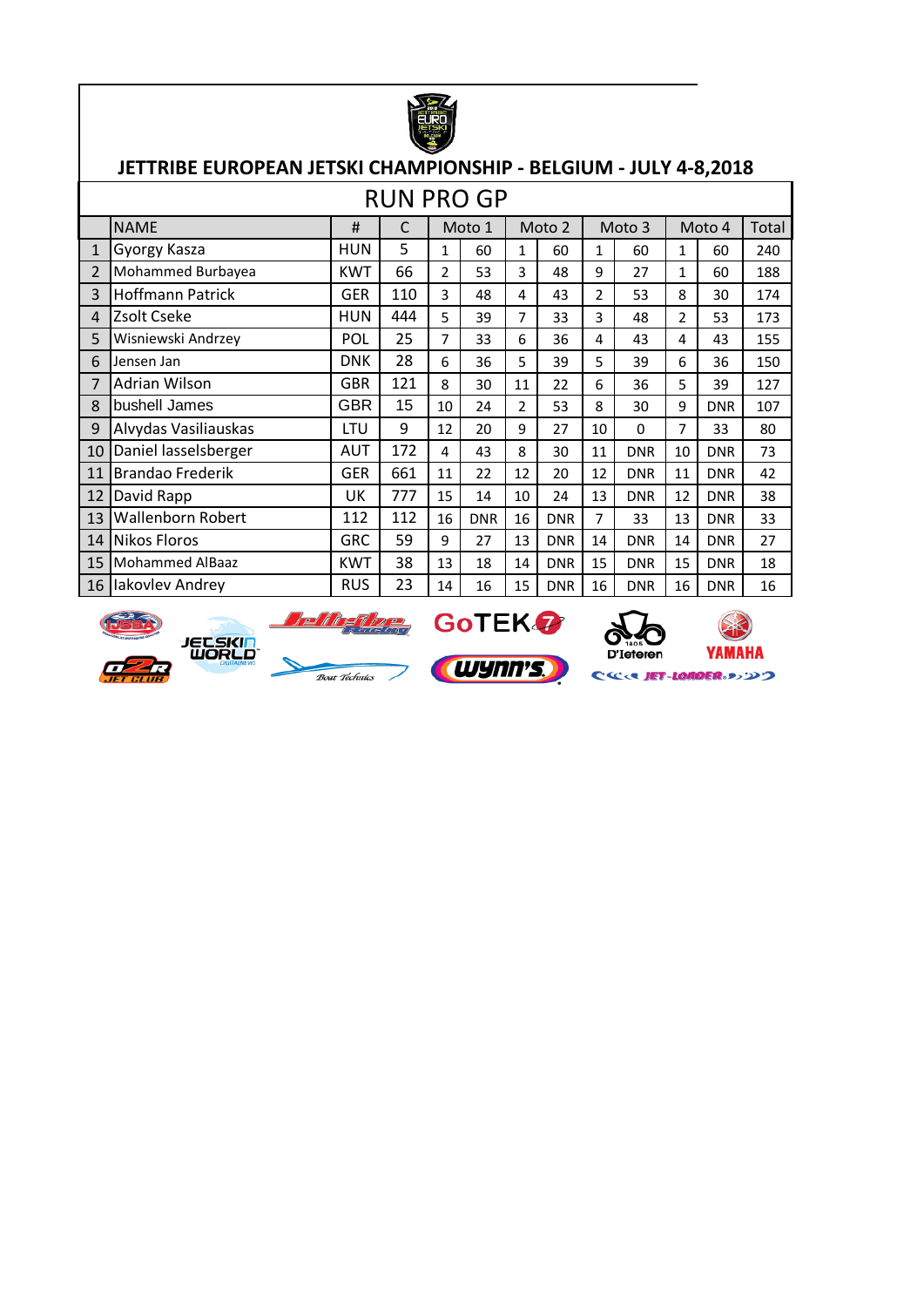

| <b>X2 VINTAGE</b> |                  |            |    |   |        |   |    |  |        |     |  |       |  |  |
|-------------------|------------------|------------|----|---|--------|---|----|--|--------|-----|--|-------|--|--|
|                   | <b>NAME</b>      | #          |    |   | Moto 1 |   |    |  | Moto 2 |     |  | Total |  |  |
|                   | Simon alex       | <b>BEL</b> | 4  |   | 60     | 1 | 60 |  |        | 120 |  |       |  |  |
|                   | Schouwers arnaud | <b>BEL</b> |    | 4 | 43     |   | 53 |  |        | 96  |  |       |  |  |
| 3                 | Sailly Antoine   | <b>BEL</b> |    |   | 53     | 4 | 43 |  |        | 96  |  |       |  |  |
| 4                 | Jack Hollmann    | <b>BEL</b> |    |   | 39     | 3 | 48 |  |        | 87  |  |       |  |  |
|                   | Jacque Alexandre | <b>BEL</b> | 11 |   | 48     | 5 | 39 |  |        | 87  |  |       |  |  |





CCCC JET-LONDER 35220